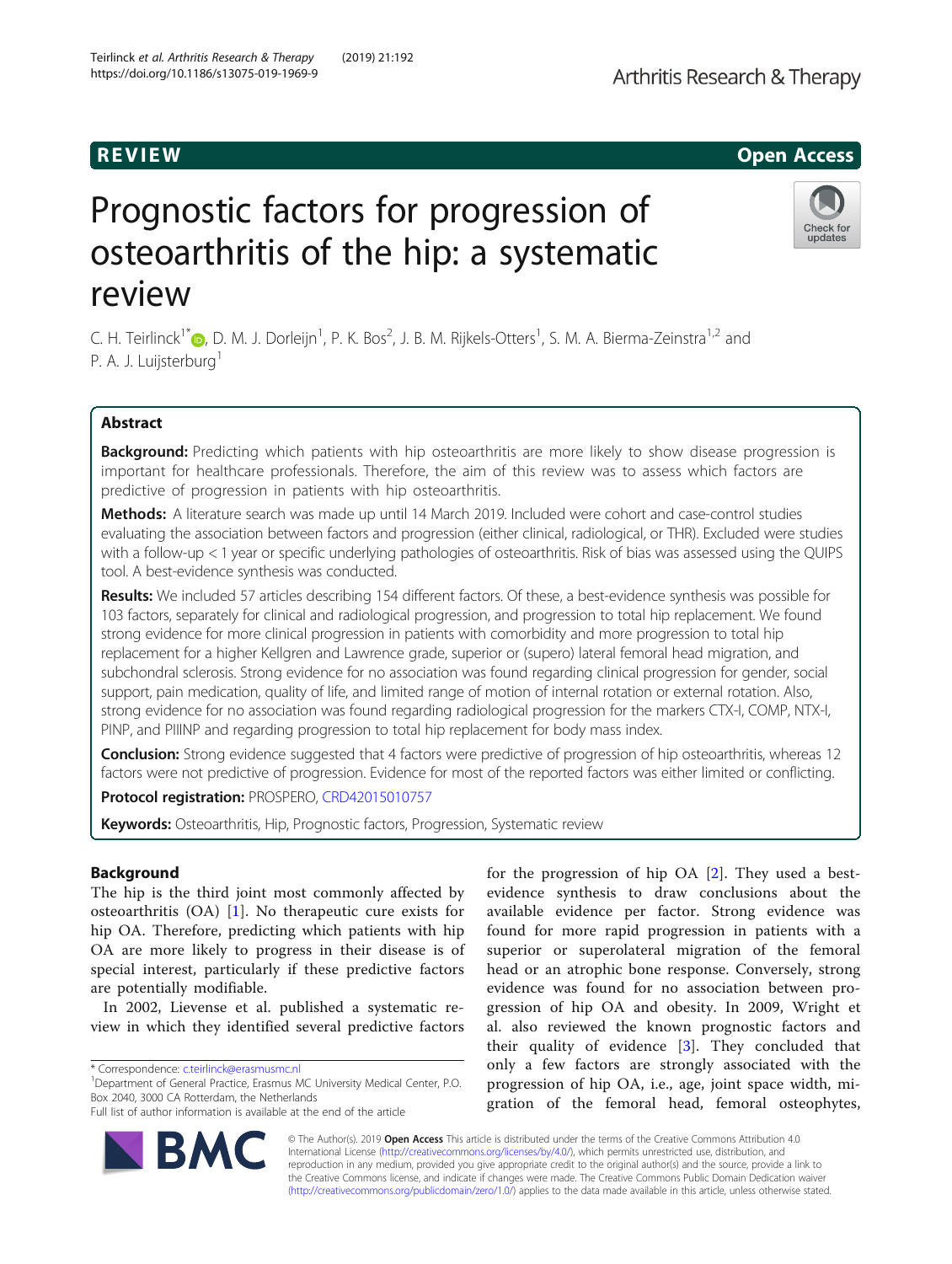<span id="page-1-0"></span>bony sclerosis, Kellgren and Lawrence (K-L) grade 3, hip pain at baseline, and a Lequesne index score > 10. In that review, acetabular osteophytes showed no association with progression. Furthermore, de Rooij et al. studied the factors predicting the course of pain and function. They found strong evidence that higher comorbidity count and lower vitality predict a worsening of physical function [[4\]](#page-17-0). Although all reviews described additional predictive factors, the evidence for these factors was either limited or conflicting.

Since the literature search of Wright et al. (in October 2008) and de Rooij et al. (in July 2015) more research on prognostic factors of hip OA have been conducted, and new methods to assess and review prognostic studies have been developed [[5\]](#page-17-0).

Therefore, the aim of this present study was to systematically review the evidence of patient, health, and

diagnostic variables associated with the progression of hip OA.

## **Methods**

# Search of the literature

A search was made in the databases of Embase, MEDLINE (OvidSP), Web-of-Science, Cochrane Library, PubMed publisher, and Google Scholar from the inception of the database until 14 March 2019, using the keywords *hip*, osteoarthritis, and prognosis (and their synonyms). We excluded congress abstracts and editorial letters from our search by setting these as limits to restrain the number of found citations without losing valuable citations. The reference lists of relevant articles were screened for additional relevant studies. A complete syntax of the search can be found in Additional file [1.](#page-16-0) The process of the search

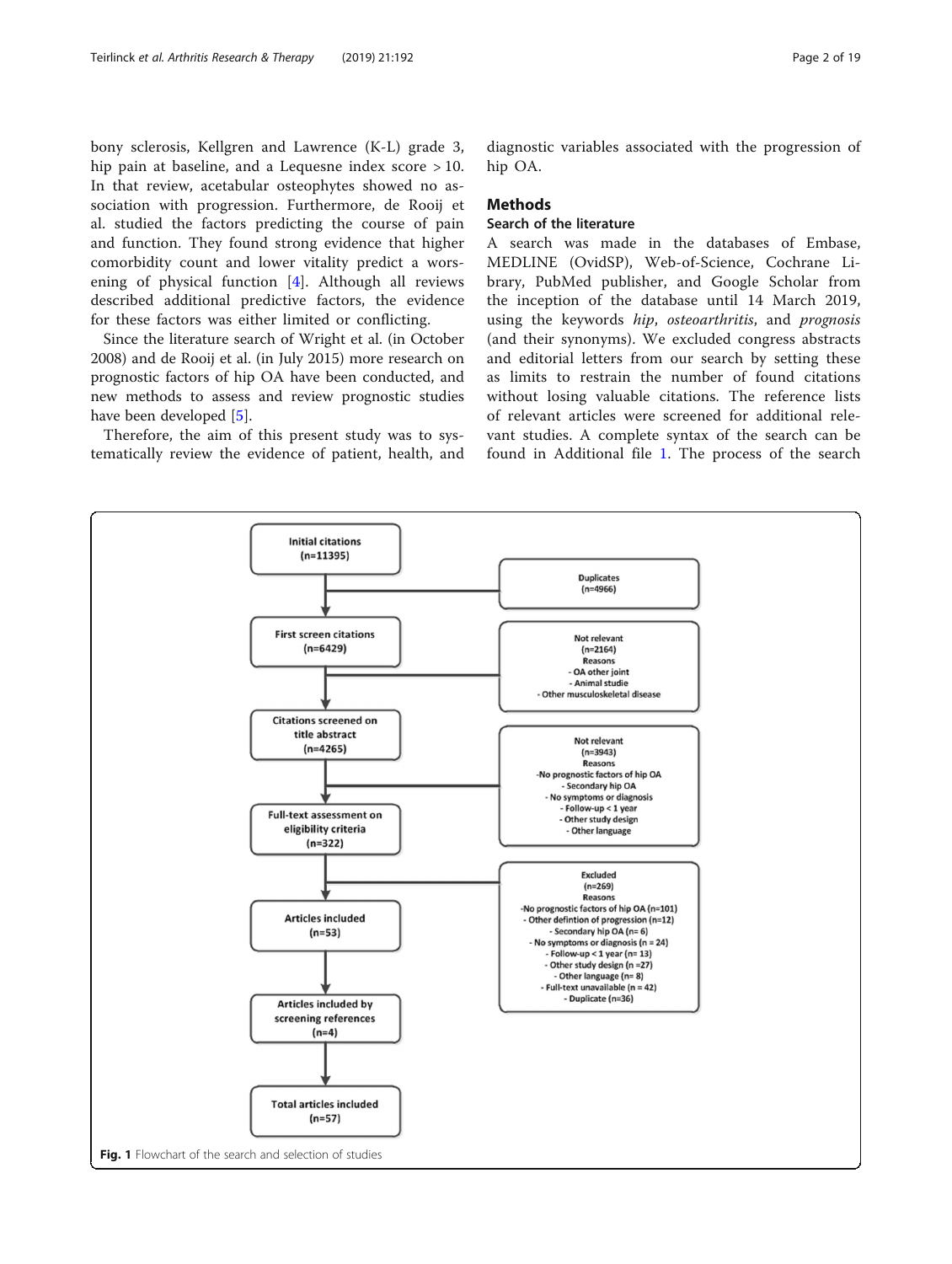# <span id="page-2-0"></span>Table 1 Characteristics of the selected studies

| Study                                   | Design                                    | cohort (n)                              | Participants in the Assessment of progression                                                                                                                                                           |                      |
|-----------------------------------------|-------------------------------------------|-----------------------------------------|---------------------------------------------------------------------------------------------------------------------------------------------------------------------------------------------------------|----------------------|
| Agricola et al.<br>[11]                 | Prospective cohort<br>(CHECK)             | 1002 (analyzed<br>723 patients)         | <b>THR</b>                                                                                                                                                                                              | 5 years              |
| Agricola et al.<br>[12]                 | Prospective cohort<br>(CHECK)             | 1002 (analyzed<br>550 women)            | THR due to OA                                                                                                                                                                                           | 5 years              |
| Agricola et al.<br>[12]                 | Nested case-control<br>(Chingford cohort) | 1003 (analyzed<br>114)                  | THR due to OA                                                                                                                                                                                           | 19 years             |
| Auquier et al.<br>$[13]$                | Retrospective cohort 131                  |                                         | Increase in stage of pain and function, stages minimal, moderate, moderate-<br>severe, severe                                                                                                           | $6 - 23$<br>years    |
| Barr et al. [14]                        | Case-control                              | 195 (analyzed 102<br>patients)          | THR (compared to non-progression hips: increase of $\leq$ 1 K-L grade)                                                                                                                                  | 5 years              |
| Bastick et al.<br>[15]                  | Prospective cohort<br>(CHECK)             | 545 (analyzed 363<br>patients)          | NRS score for pain, group moderate progression compared to mild pain.<br>Groups based on LCGA                                                                                                           | 5 years              |
| Bastick et al.<br>$[16]$                | Prospective cohort<br>(CHECK)             | 588 (analyzed 538) THR                  |                                                                                                                                                                                                         | 5 years              |
| Bergink et al.<br>[17]                  | Prospective cohort<br>(Rotterdam I)       | 176                                     | 1. Increase $\geq$ 1 K-L grade<br>2. Decrease $\geq$ 1 mm of joint space                                                                                                                                | Average<br>8.4 years |
| Birn et al. [18]                        | Case-control                              | 94 (5 cases, 89<br>controls)            | Rapidly destructive OA: > 2 mm or > 50% JSN/year                                                                                                                                                        | <b>NR</b>            |
| Birrell et al. [19]                     | Prospective cohort                        | 195                                     | Time to being put on a waiting list for THR                                                                                                                                                             | 36<br>months         |
| Bouyer et al.<br>[20]                   | Prospective cohort<br>(KHOALA)            | 242 (analyzed 133<br>patients)          | 1. Increase ≥ 1 K-L grade<br>2. Increase $\geq$ 1 JSN score<br>3. Time to THR                                                                                                                           | 3 years              |
| Castano<br>Betancourt et<br>al. [21]    | Prospective cohort<br>(GOAL)              | 189                                     | $JSN \geq 20\%$ compared to baseline or THR                                                                                                                                                             | 2 years              |
| Chaganti et al.<br>$[22]$               | Nested case-control<br>(SOF)              | 168 cases and 173<br>controls           | Decrease in MJS of 0.5 mm, increase of $\geq$ 1 in summary grade, increase $\geq$ 2 in<br>total osteophyte score, or THR for OA                                                                         | Average<br>8.3 years |
| Chevalier et al.<br>$[23]$              | Prospective cohort                        | 30                                      | Rapid evolution: JSN > 0.6 mm/year                                                                                                                                                                      | 1 year               |
| Conrozier et al. Case-control<br>$[24]$ |                                           | 104 (analyzed 10<br>cases, 23 controls) | Rapidly progressive hip OA: severe hip pain, symptom onset within the last 2<br>years, annual rate of JSN > 1 mm, ESR < 20 mm/h, absence of detectable<br>inflammatory or crystal-induced joint disease | <b>NR</b>            |
| Conrozier et al.<br>$[25]$              | Retrospective cohort 89                   |                                         | Radiographic: YMN, calculated from MJS in mm/year                                                                                                                                                       | $18 - 300$<br>months |
| Conrozier et al.<br>$[26]$              | Prospective cohort                        | 48                                      | JSN in mm/year                                                                                                                                                                                          | 1 year               |
| 28                                      | Danielsson [27, Prospective cohort        | 168                                     | 1. Increase in pain index 0-5<br>2. Operation because of hip OA<br>3. Increase in radiographic index 0-10                                                                                               | $8 - 12$<br>years    |
| van Dijk et al.<br>$[29]$               | Prospective cohort                        | 123                                     | 1. Decrease in WOMAC function<br>2. Increase in seconds of timed walking test                                                                                                                           | 3 years              |
| van Dijk et al.<br>$[30]$               | Prospective cohort                        | 123                                     | 1. Decrease in WOMAC function<br>2. Increase in seconds of timed walking test                                                                                                                           | 3 years              |
| Dorleijn et al.<br>$[31]$               | Prospective cohort<br>(GOAL)              | 222 (analyzed 111<br>patients)          | VAS score for pain, group highly progressive compared to mild pain groups<br>based on LCGA                                                                                                              | 2 years              |
| Dougados et<br>al. [32]                 | Prospective cohort<br>(ECHODIAH)          | 508 (analyzed 461<br>patients)          | Radiological: $\geq$ 0.6 mm decrease in JSW                                                                                                                                                             | 1 year               |
| Dougados et<br>al. [33]                 | Prospective cohort<br>(ECHODIAH)          | 508 (analyzed 463<br>patients)          | Radiological: > 0.5 mm decrease in JSW                                                                                                                                                                  | 2 years              |
| Dougados et<br>al. [34]                 | Prospective cohort                        | 508                                     | Time to the requirement of THR                                                                                                                                                                          | 3 years              |
| Fukushima et                            | Prospective cohort                        | 20                                      | Increase in Tönnis grade                                                                                                                                                                                | 25                   |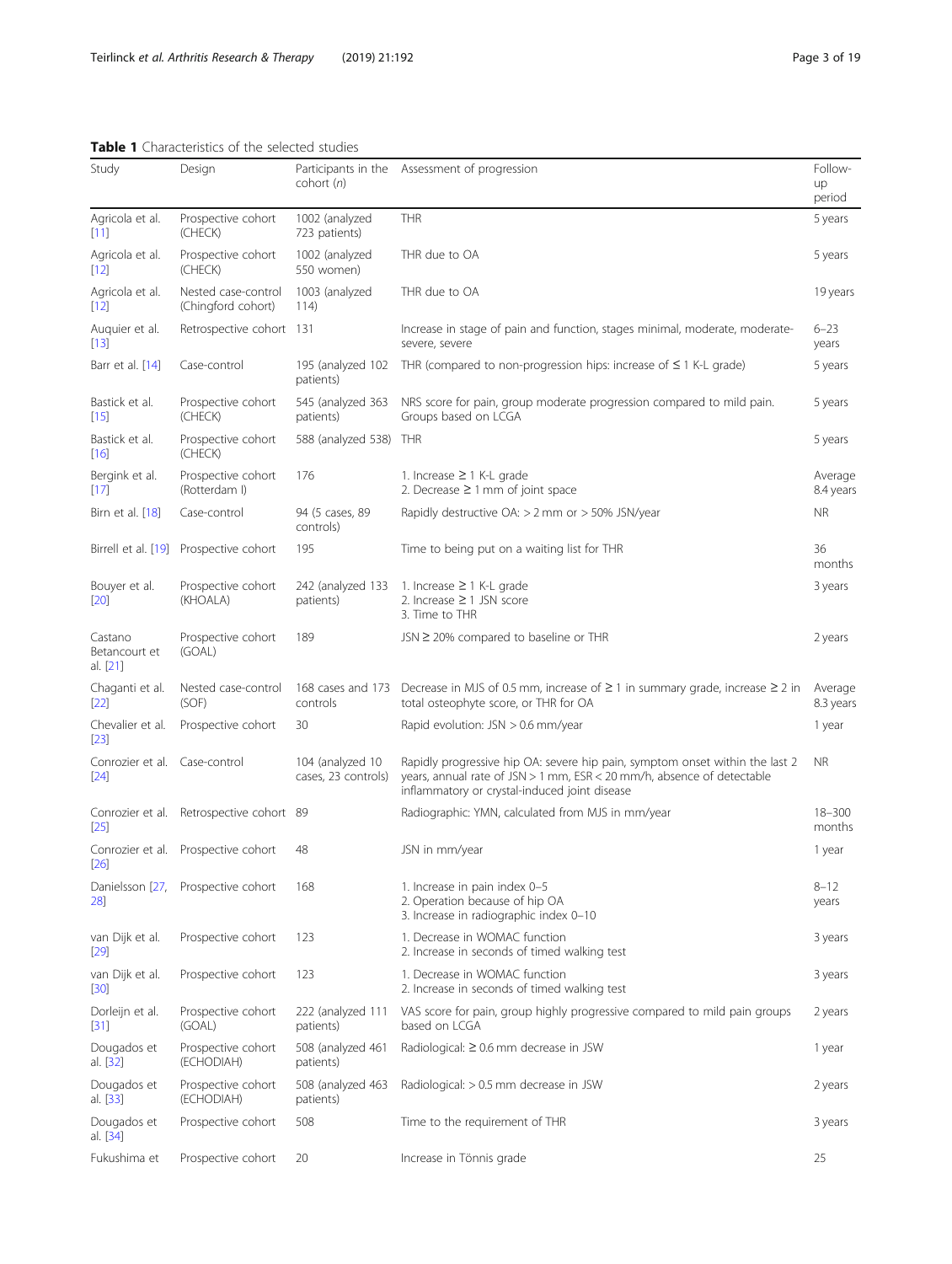# Table 1 Characteristics of the selected studies (Continued)

| Study                       | Design                                     | cohort $(n)$                     | Participants in the Assessment of progression                                                                                                                              | Follow-<br>up<br>period |
|-----------------------------|--------------------------------------------|----------------------------------|----------------------------------------------------------------------------------------------------------------------------------------------------------------------------|-------------------------|
| al. [35]                    |                                            |                                  |                                                                                                                                                                            | months                  |
| Golightly et al.<br>[36]    | Prospective cohort<br>(Johnston County)    | 1453                             | Increase in K-L grade or increase in hip symptoms (mild, moderate, severe)                                                                                                 | $3 - 13$<br>years       |
| Gossec et al.<br>$[37]$     | Prospective cohort                         | 741 (analyzed 505<br>patients)   | THR                                                                                                                                                                        | 2 years                 |
| al. [38]                    | Hartofilakidis et Retrospective cohort 210 |                                  | <b>THR</b>                                                                                                                                                                 | $2$ to $>$<br>10 years  |
| Hawker et al.<br>$[39]$     | Prospective cohort                         | 2128                             | Time to THR                                                                                                                                                                | 6.1 years               |
| Hoeven et al.<br>$[40]$     | Prospective cohort<br>(Rotterdam I)        | 5650 (number<br>analyzed: NR)    | Increase ≥ 1 K-L grade baseline to follow-up                                                                                                                               | 10 years                |
| Holla et al. [41]           | Prospective cohort<br>(CHECK)              | 588                              | Moving into a higher group (quintiles of WOMAC-PF 0–68) or remaining<br>within the three highest groups                                                                    | 2 years                 |
| Juhakoski et al.<br>$[42]$  | Prospective cohort                         | 118                              | 1. WOMAC pain (0-100)<br>2. WOMAC function (0-100)                                                                                                                         | 2 years                 |
| Kalyoncu et al.<br>$[43]$   | Retrolective cohort<br>(ECHODIAH)          | 192                              | <b>THR</b>                                                                                                                                                                 |                         |
| Kelman et al.<br>[44]       | Nested case-control<br>(SOF)               | 396 (cases 197,<br>controls 199) | Decrease in minimum joint space of $\geq$ 0.5 mm, an increase of $\geq$ 1 in the<br>summary grade, an increase of $\geq$ 2 in total osteophyte score, or THR               |                         |
| Kerkhof et al.<br>[45]      | Prospective cohort<br>(Rotterdam I)        | 1610                             | Radiologic: JSN $\leq$ 1.0 mm or THR during follow-up                                                                                                                      | <b>NR</b>               |
| Kopec et al.<br>[46]        | Prospective cohort<br>(Johnston County)    | 1590 (analyzed<br>571 people)    | Increase $\geq$ 1 in K-L grade                                                                                                                                             | $3 - 13$<br>years       |
| Lane et al. $[47]$          | Prospective cohort<br>(SOF)                | 745                              | Decrease in minimum joint space of $\geq$ 0.5 mm, an increase of $\geq$ 1 in the<br>summary grade, an increase of $\geq$ 2 in total osteophyte score, or THR               | 8 years                 |
| Lane et al. $[48]$          | Nested case-control<br>(SOF)               | 342                              | Radiological: decrease in minimum joint space of $\geq$ 0.5 mm, an increase of $\geq$ 1<br>in the summary grade, an increase of $\geq$ 2 in total osteophyte score, or THR | 8.3 years               |
| Laslett et al.<br>$[49]$    | Prospective cohort<br>(TasOAC)             | 1099 (analyzed<br>765 people)    | WOMAC pain (0-100)                                                                                                                                                         | $2 - 4$<br>years        |
| Ledingham<br>1993 [50]      | Prospective cohort                         | 136                              | 1. Global assessment of radiographic change<br>2. THR                                                                                                                      | $3 - 73$<br>months      |
| Lievense et al.<br>$[51]$   | Prospective cohort                         | 224 (analyzed 163<br>patients)   | THR                                                                                                                                                                        | 5.8 years               |
| Maillefert et al.<br>$[52]$ | Prospective cohort<br>(ECHODIAH)           | 508                              | 1. Decrease in JSW > 50% during the first year follow-up<br>2. THR in 1-5 years of follow-up                                                                               | 5 years                 |
| Mazieres et al.<br>$[53]$   | Prospective cohort<br>(ECHODIAH)           | patients)                        | 507 (analyzed 333 JSN $\geq$ 0.5 mm or THP                                                                                                                                 | 3 years                 |
| Nelson et al.<br>[54]       | Prospective cohort<br>(Johnston County)    | 309                              | 1. Increase in K-L grade<br>2. Increase in osteophyte severity grade<br>3. Increase in JSN severity grade                                                                  | 5 years                 |
| Perry et al. [55]           | Case-control                               | 44                               | Radiographic: progressive deterioration                                                                                                                                    | $5 - 14$<br>years       |
| Peters et al.<br>[56]       | Prospective cohort                         | 587 (analyzed 214<br>patients)   | New Zealand score 0-80 (combination of pain and function)                                                                                                                  | 7 years                 |
| Pisters et al.<br>$[57]$    | Prospective cohort                         | 149                              | Increase in WOMAC function on average over time (measured at 1, 2, 3, 5<br>years)                                                                                          | 5 years                 |
| Pollard 201et<br>al. 2 [58] | Prospective cohort                         | 264                              | Signs on examination of hip OA or symptoms at baseline and signs and<br>symptoms at follow-up                                                                              | 5 years                 |
| Reijman et al.<br>$[59]$    | Prospective cohort<br>(Rotterdam I)        | 1235                             | $JSN \geq 1.0$ mm in at least 1 of 3 compartments (lateral, superior, axial)                                                                                               | 6.6 years               |
| Reijman et al.<br>[60]      | Prospective cohort<br>(Rotterdam I)        | 1904                             | Radiologic: JSN ≤ 1.0 mm or THR during follow-up                                                                                                                           | 6.6 years               |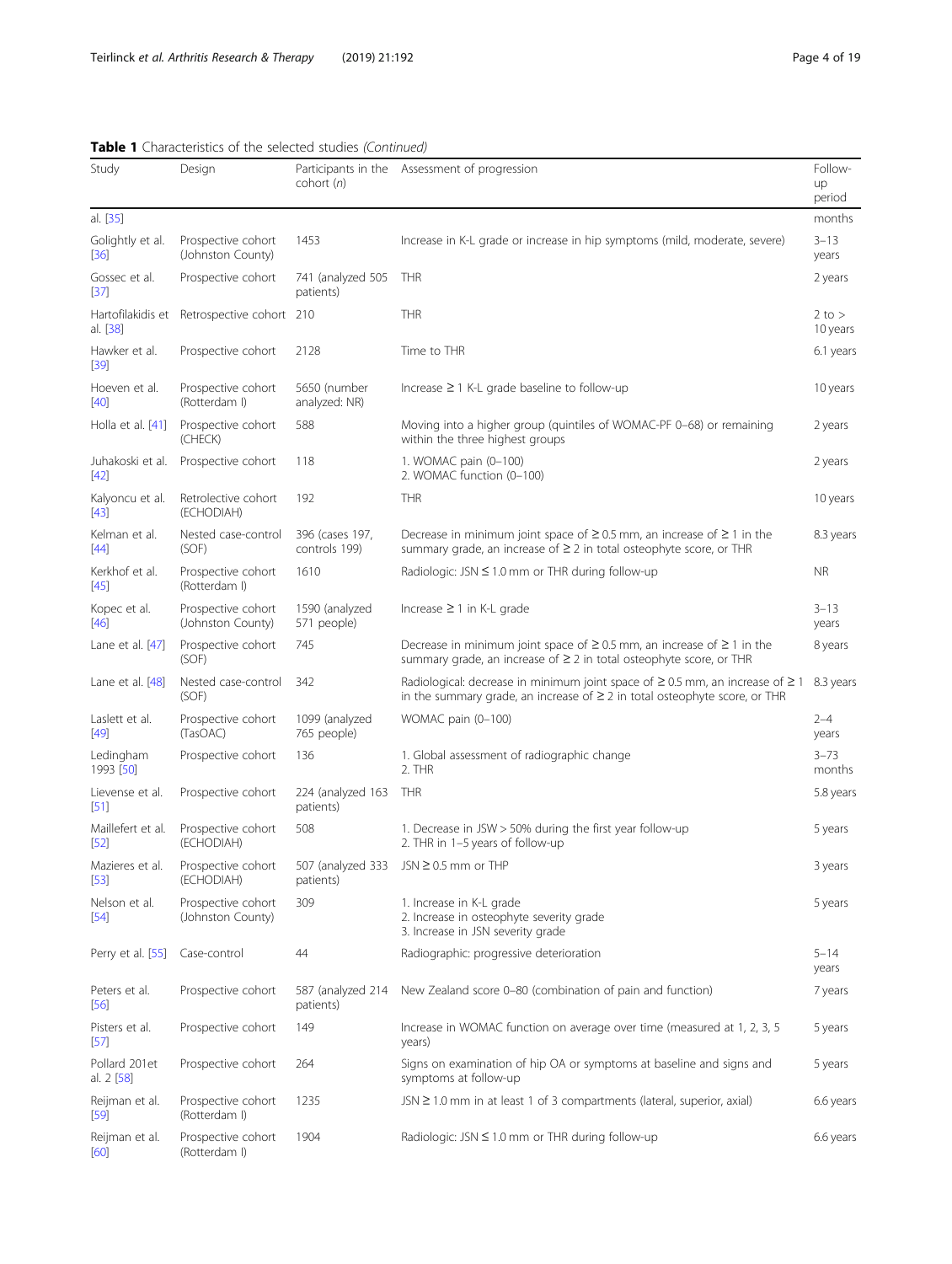| Study                      | Design                              | cohort (n)                       | Participants in the Assessment of progression                                                                        | Follow-<br>up<br>period |
|----------------------------|-------------------------------------|----------------------------------|----------------------------------------------------------------------------------------------------------------------|-------------------------|
| Reijman et al.<br>[61]     | Prospective cohort<br>(Rotterdam I) | 1676                             | 1. JSN of $\geq$ 1 mm<br>2. JSN of $\geq$ 1.5 mm<br>3. Increase of $\geq$ 1 K-L grade                                | 6.6 years               |
| Solignac [62]              | Prospective cohort<br>(ECHODIAH)    | 507 (analyzed 333<br>patients)   | $JSN \geq 0.5$ mm or THP                                                                                             | 3 years                 |
| van Spil et al.<br>[63]    | Prospective cohort<br>(CHECK)       | 1002 (analyzed<br>178 patients)  | Radiographic: $\geq$ 1 K-L grade increase                                                                            | 5 years                 |
| Thompson et<br>al. [64]    | Case-control                        | 34 cases, controls:<br><b>NR</b> | Rapidly progressive OA: loss of bone or a combined loss of bone and articular<br>cartilage at rate $>$ 5 mm per year | 18<br>months            |
| Tron et al. [65]           | Retrospective cohort 39             |                                  | Mean annual JSN in mm                                                                                                | <b>NR</b>               |
| Verkleij et al.<br>[66]    | Prospective cohort<br>(GOAL)        | 222 (analyzed 111<br>patients)   | VAS score for pain, group highly progressive compared to mild pain, groups<br>based on LCGA                          | 2 years                 |
| Vinciquerra et<br>al. [67] | Retrospective cohort 149            |                                  | Time to THR                                                                                                          | Variable                |

NR not reported, OA osteoarthritis THR total hip replacement, K-L grade Kellgren and Lawrence grade, MJS minimum joint space, JSN joint space narrowing, JSW joint space width, YMN yearly mean narrowing, LCGA latent class growth analysis, ESR erythrocyte sedimentation rate, NRS numeric rating scale, VAS visual analog scale

was assisted and partly conducted by an experienced medical librarian.

### Criteria for selection of studies

The following are the criteria for the selection of studies:

- 1) The study should investigate the factors associated with the progression of hip OA.
- 2) The article was written in English, Dutch, German, French, Spanish, Italian, Danish, Norwegian, or Swedish. These languages were sufficiently mastered by at least two reviewers.
- 3) The article was available in full text.
- 4) Patients in the study reported complaints like pain, disability, or stiffness of the hip, suspected or confirmed (radiographic or clinical criteria) to originate from OA of the hip.
- 5) The study design was a cohort or a case-control study or a randomized controlled trial in which the estimation of the prognostic factor was adjusted for the intervention or only investigated in the control group.
- 6) Progression was determined radiographically or clinically. Radiographic progression could be determined by, for example, X-ray or MRI. Examples of clinical progression were worsening of pain or function or reaching the point of indication for total hip replacement (THR).
- 7) Follow-up should be at least 1 year (based on the recommendations for measuring structural progression [[6\]](#page-17-0)).
- 8) The study was excluded if the population under investigation had a specific underlying pathology,

such as trauma (fractures), infection, rheumatoid arthritis, ankylosing spondylitis, Perthes' disease, tuberculosis, hemochromatosis, sickle cell disease, Cushing's syndrome, and femoral head necrosis.

### Selection of studies

CHT screened all the titles and abstracts and excluded articles that did not investigate patients with OA of the hip. Secondly, CHT and PAJL independently selected the titles and abstracts using the selection criteria to decide which articles required the retrieval of full text; in case of disagreement, the full text was retrieved. Then, all full texts were independently assessed by CHT and PAJL to include all relevant studies according to the selection criteria. In case of disagreement and both reviewers were unable to reach consensus, SMABZ made the final decision.

### Data extraction

Information on the design, setting, study population (e.g., recruitment period, age, gender, definition of hip OA), number of participants, follow-up period, loss to follow-up, prognostic factors, assessment of progression, outcomes, and strength of association were extracted using standardized forms by CHT and checked by PAJL.

Prognostic factors were divided into patient variables, disease characteristics, and chemical or imaging markers. Outcomes were divided into clinical progression, radiographic progression, or (indication for) receiving a THR.

If outcomes were measured at several follow-up moments, all moments were extracted. After the collection of all data, the follow-up moments that were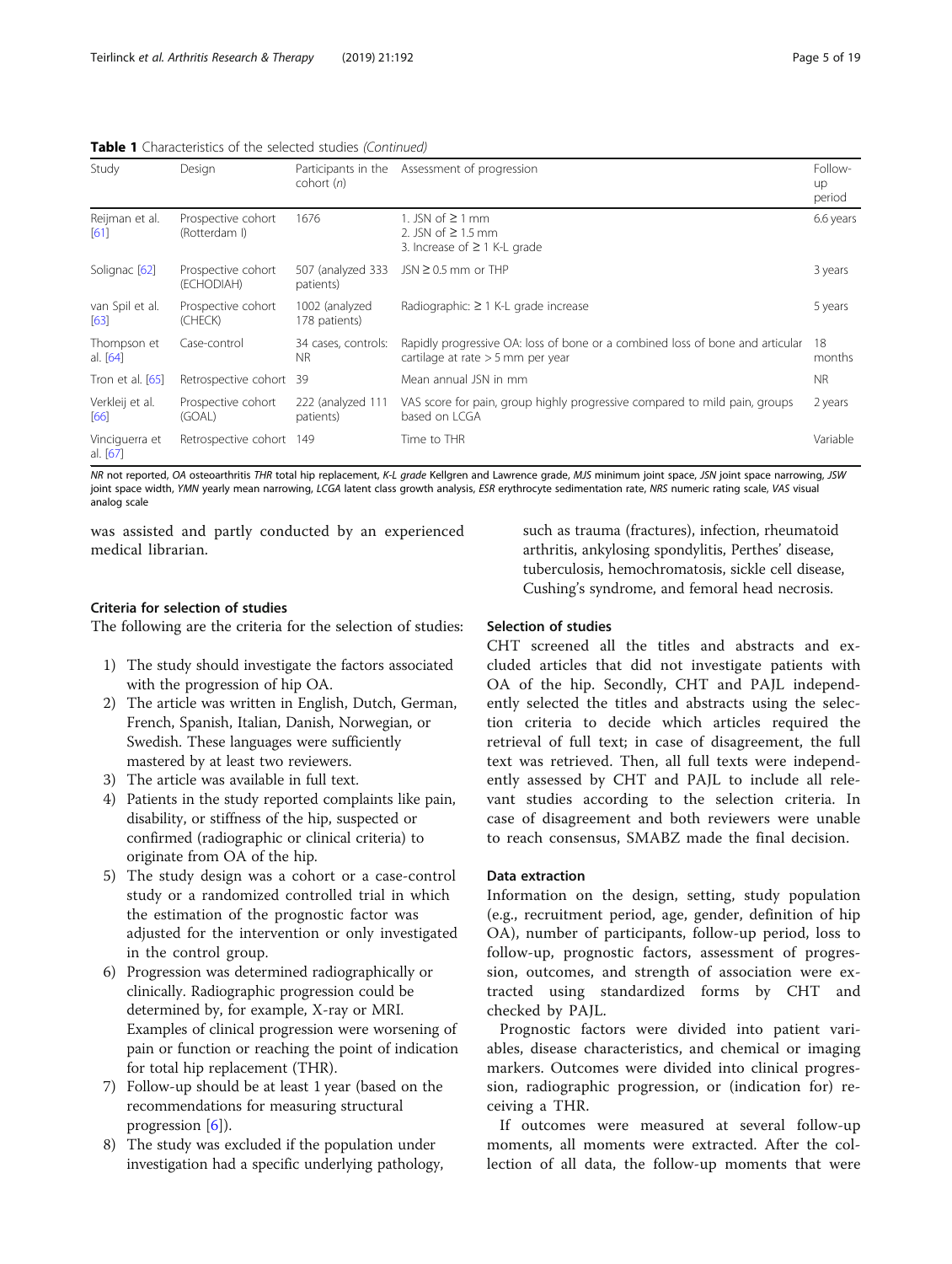<span id="page-5-0"></span>Table 2 Risk of bias assessment summary (QUIPS)

| <b>Table 2</b> HON OF DIAS ASSESSITIETIL SUITIHTIALY (QUIL J) |                        |                    |                                  |                        |                      |                                       |
|---------------------------------------------------------------|------------------------|--------------------|----------------------------------|------------------------|----------------------|---------------------------------------|
| Study                                                         | Study<br>participation | Study<br>attrition | Prognostic factor<br>measurement | Outcome<br>measurement | Study<br>confounding | Statistical analysis and<br>reporting |
| Agricola et al. [11]                                          | Low                    | Low                | Moderate                         | Low                    | Low                  | Low                                   |
| Agricola et al. [12]                                          | Low                    | Low                | Moderate                         | Low                    | Moderate             | Low                                   |
| Auquier et al. [13]                                           | Moderate               | Moderate           | Low                              | Moderate               | High                 | Moderate                              |
| Bastick et al. [15]                                           | Low                    | Low                | Low                              | Low                    | Low                  | Low                                   |
| Bastick et al. [16]                                           | Low                    | Low                | Low                              | Low                    | Low                  | Low                                   |
| Bergink et al. [17]                                           | Low                    | Moderate           | Moderate                         | Low                    | Low                  | Moderate                              |
| Bouyer et al. [20]                                            | Low                    | High               | Moderate                         | Moderate               | Low                  | Low                                   |
| Birrell et al. [19]                                           | Low                    | Low                | Moderate                         | Low                    | Low                  | Low                                   |
| Castano Betancourt et<br>al. [21]                             | Low                    | Low                | Low                              | Low                    | Low                  | Low                                   |
| Chaganti et al. [22]                                          | Low                    | Low                | Low                              | Low                    | Moderate             | Low                                   |
| Chevalier et al. [23]                                         | Moderate               | Low                | Low                              | Low                    | Moderate             | Moderate                              |
| Conrozier et al. [25]                                         | Moderate               | Low                | Low                              | Low                    | Low                  | Low                                   |
| Conrozier et al. [26]                                         | Moderate               | Low                | Low                              | Low                    | Low                  | Low                                   |
| Danielsson [27, 28]                                           | Low                    | High               | High                             | High                   | High                 | High                                  |
| van Dijk et al. [29]                                          | Low                    | Low                | Low                              | Low                    | Low                  | Low                                   |
| van Dijk et al. [30]                                          | Low                    | Low                | Low                              | Low                    | Low                  | Low                                   |
| Dorleijn 2015 [31]                                            | Low                    | Low                | Moderate                         | Low                    | Moderate             | Low                                   |
| Dougados et al. [32]                                          | Low                    | Low                | Low                              | Low                    | Low                  | Low                                   |
| Dougados et al. [33]                                          | Low                    | Low                | Low                              | Moderate               | High                 | Moderate                              |
| Dougados et al. [34]                                          | Low                    | Low                | Low                              | Low                    | Low                  | Low                                   |
| Fukushima et al. [35]                                         | Moderate               | Low                | Low                              | High                   | High                 | Low                                   |
| Golightly et al. [36]                                         | Low                    | Moderate           | Low                              | Low                    | Low                  | Low                                   |
| Gossec et al. [37]                                            | Low                    | Low                | Low                              | Low                    | Low                  | Low                                   |
| Hartofilakidis et al. [38]                                    | Moderate               | Moderate           | Moderate                         | Moderate               | High                 | High                                  |
| Hawker et al. [39]                                            | Moderate               | Low                | Low                              | Low                    | Low                  | Low                                   |
| Hoeven et a. [40]                                             | Low                    | Moderate           | Low                              | Low                    | Low                  | Low                                   |
| Holla et al. [41]                                             | Low                    | Low                | Low                              | Low                    | Low                  | Low                                   |
| Juhakoski et al. [42]                                         | Low                    | Low                | Low                              | Moderate               | Low                  | Low                                   |
| Kalyoncu et al. [43]                                          | Low                    | Low                | Moderate                         | Moderate               | Low                  | Low                                   |
| Kelman et al. [44]                                            | Low                    | Low                | Low                              | Low                    | Low                  | Low                                   |
| Kerkhof et al. [45]                                           | Low                    | Moderate           | Moderate                         | Low                    | Low                  | Low                                   |
| Kopec et al. [46]                                             | Low                    | Moderate           | Low                              | Low                    | Low                  | Low                                   |
| Lane et al. [47]                                              | Low                    | Low                | Low                              | Low                    | Low                  | Low                                   |
| Lane et al. [48]                                              | Moderate               | Low                | Moderate                         | Low                    | Low                  | Low                                   |
| Laslett et al. [49]                                           | Low                    | Low                | Low                              | Low                    | Low                  | Low                                   |
| Ledingham et al. [50]                                         | Moderate               | Moderate           | Moderate                         | High                   | High                 | High                                  |
| Lievense et al. [51]                                          | Low                    | Low                | Moderate                         | Low                    | Low                  | Low                                   |
| Maillefert et al. [52]                                        | Low                    | Low                | Low                              | Moderate               | Moderate             | Moderate                              |
| Mazieres et al. [53]                                          | Low                    | Low                | Low                              | Low                    | Low                  | Low                                   |
| Nelson et al. [54]                                            | Low                    | Moderate           | Low                              | Low                    | Low                  | Low                                   |
| Peters et al. [56]                                            | Low                    | Moderate           | Moderate                         | Low                    | Moderate             | Low                                   |
| Pisters et al. [57]                                           | Low                    | Low                | Low                              | Low                    | Low                  | Low                                   |
| Pollard et al. [58]                                           | Low                    | Low                | Low                              | Moderate               | Low                  | Low                                   |
|                                                               |                        |                    |                                  |                        |                      |                                       |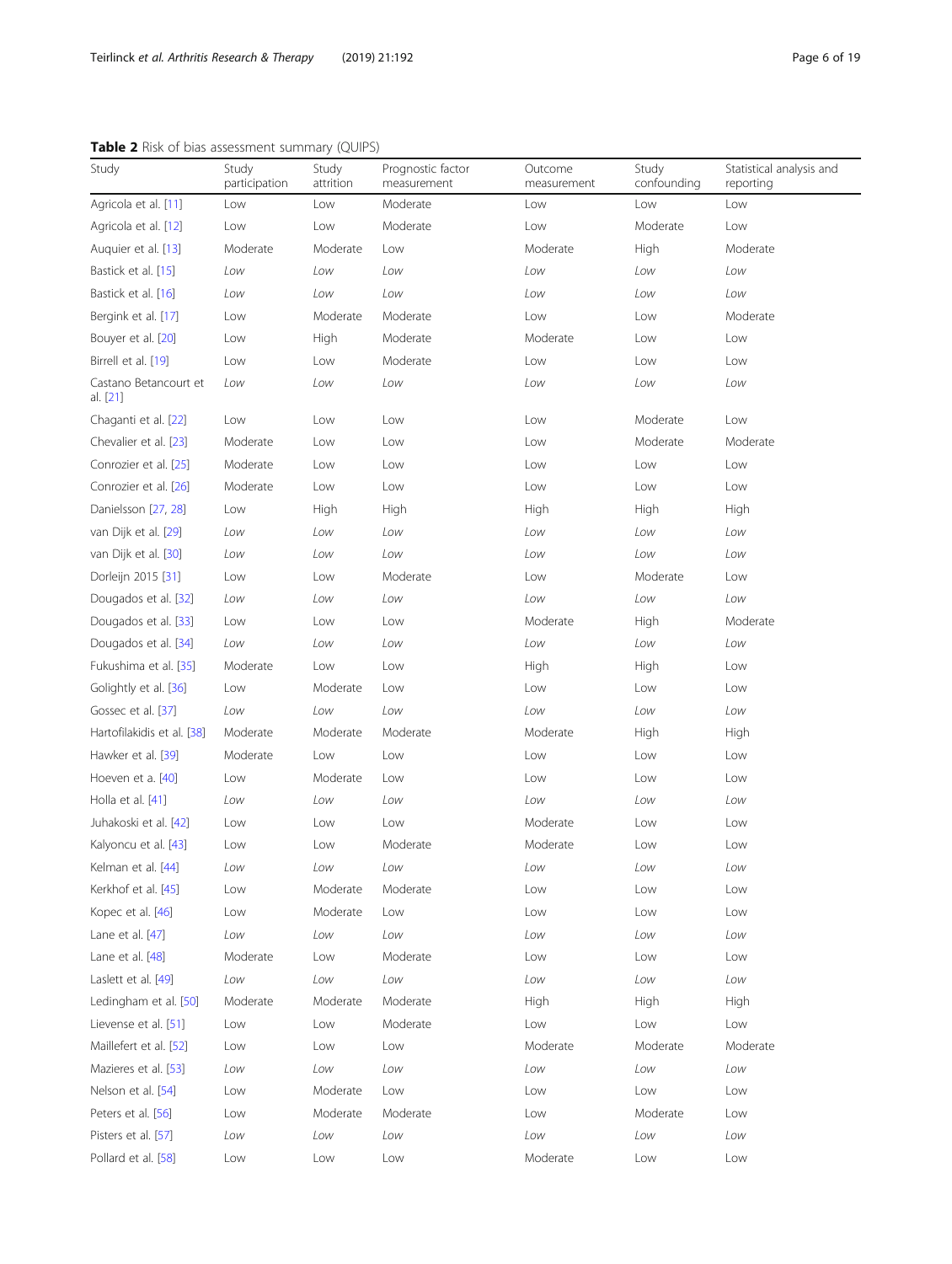Table 2 Risk of bias assessment summary (QUIPS) (Continued)

| Study                   | Study<br>participation | Study<br>attrition | Prognostic factor<br>measurement | Outcome<br>measurement | Study<br>confounding | Statistical analysis and<br>reporting |
|-------------------------|------------------------|--------------------|----------------------------------|------------------------|----------------------|---------------------------------------|
| Reijman et al. [59]     | Low                    | Moderate           | Low                              | Low                    | Low                  | Low                                   |
| Reijman et al. [60]     | Low                    | Moderate           | Low                              | Low                    | Low                  | Low                                   |
| Reijman et al. [61]     | Low                    | Moderate           | Low                              | Low                    | Low                  | Low                                   |
| Solignac [62]           | Low                    | Low                | Low                              | Low                    | Moderate             | Low                                   |
| van Spil et al. [63]    | Low                    | Low                | Low                              | Low                    | Low                  | Low                                   |
| Tron et al. [65]        | High                   | High               | High                             | Moderate               | High                 | Moderate                              |
| Verkleij et al. [66]    | Low                    | Low                | Low                              | Low                    | Moderate             | Low                                   |
| Vinciquerra et al. [67] | Low                    | Moderate           | High                             | Low                    | High                 | High                                  |

Studies with a low risk of bias in all domains are presented in italics

in the closest range to each other were used for the evidence synthesis.

# Risk of bias assessment

The quality of all included cohort studies was evaluated using the QUIPS tool [[5,](#page-17-0) [7](#page-17-0)]. Studies were assessed on six domains: study participation, study attrition, prognostic factor measurement, outcome measurement, study confounding, and statistical analysis and reporting. An overview of all domains and their items is presented in Additional file [2.](#page-16-0) Each study was independently scored by CHT and by a second reviewer (DMJD, SMABZ, PKB, JBMRO, or PAJL). In case of disagreement, they attempted to reach consensus; if this failed, a third reviewer (JBMRO or PAJL) made the final decision.

### Evidence synthesis

A meta-analysis was considered if clinical heterogeneity was low, with respect to the study population, the risk of bias, and the definition of prognostic factors and defined hip OA progression. In case of a meta-analysis, an adjusted GRADE assessment for prognostic research was used to determine the strength of the evidence [\[8](#page-17-0)].

If the level of heterogeneity of the studies was high, we refrained from pooling in the main analysis and performed a qualitative evidence synthesis. Associations were categorized as positive, negative, or no association. Ranking of the levels of evidence was based on Lievense et al. [\[2](#page-17-0)] and Davis et al. [[9\]](#page-17-0):

- 1) Strong evidence: consistent findings (≥ 75% of the studies showing the same direction of the association) in two or more studies with a low risk of bias in all domains of the QUIPS tool
- 2) Moderate evidence: consistent findings in more than two studies with a moderate or high risk of

bias in one or more domains of the QUIPS tool or consistent findings in two studies, of which one study has a low risk of bias in all domains of the QUIPS tool

- 3) Limited evidence: one study with a low risk of bias in all domains of the QUIPS tool or two studies with a moderate or high risk of bias in one or more domains of the QUIPS tool
- 4) Conflicting evidence: < 75% of the studies showing the same direction of the association

If a prognostic factor was described in two different articles that investigated the same study cohort and outcome of progression, one study was selected to include in the evidence synthesis. In this case, we selected the article according to a decision tree: (1) lowest risk of bias, (2) prognostic factor is the primary outcome of the study, and (3) the largest number of participants.

# Post hoc changes to the study protocol

After contact with one of the developers of the QUIPS tool, we learned that it is not validated to judge the risk of bias of case-control studies and would probably not adequately take into account the higher risk of recall bias and the selection bias of case-control studies. Therefore, we decided to exclude case-control studies from our evidence synthesis, except for nested case-control studies. Nested case-control studies are less prone to selection and recall bias because of the underlying known cohort [[10](#page-17-0)], which can be judged using the QUIPS tool.

# Results

# Included studies

The initial search yielded 6429 citations of which 57 articles were finally included. Figure [1](#page-1-0) shows the reasons for the study exclusion, and Table [1](#page-2-0) presents a brief overview of the characteristics of the 57 included studies (a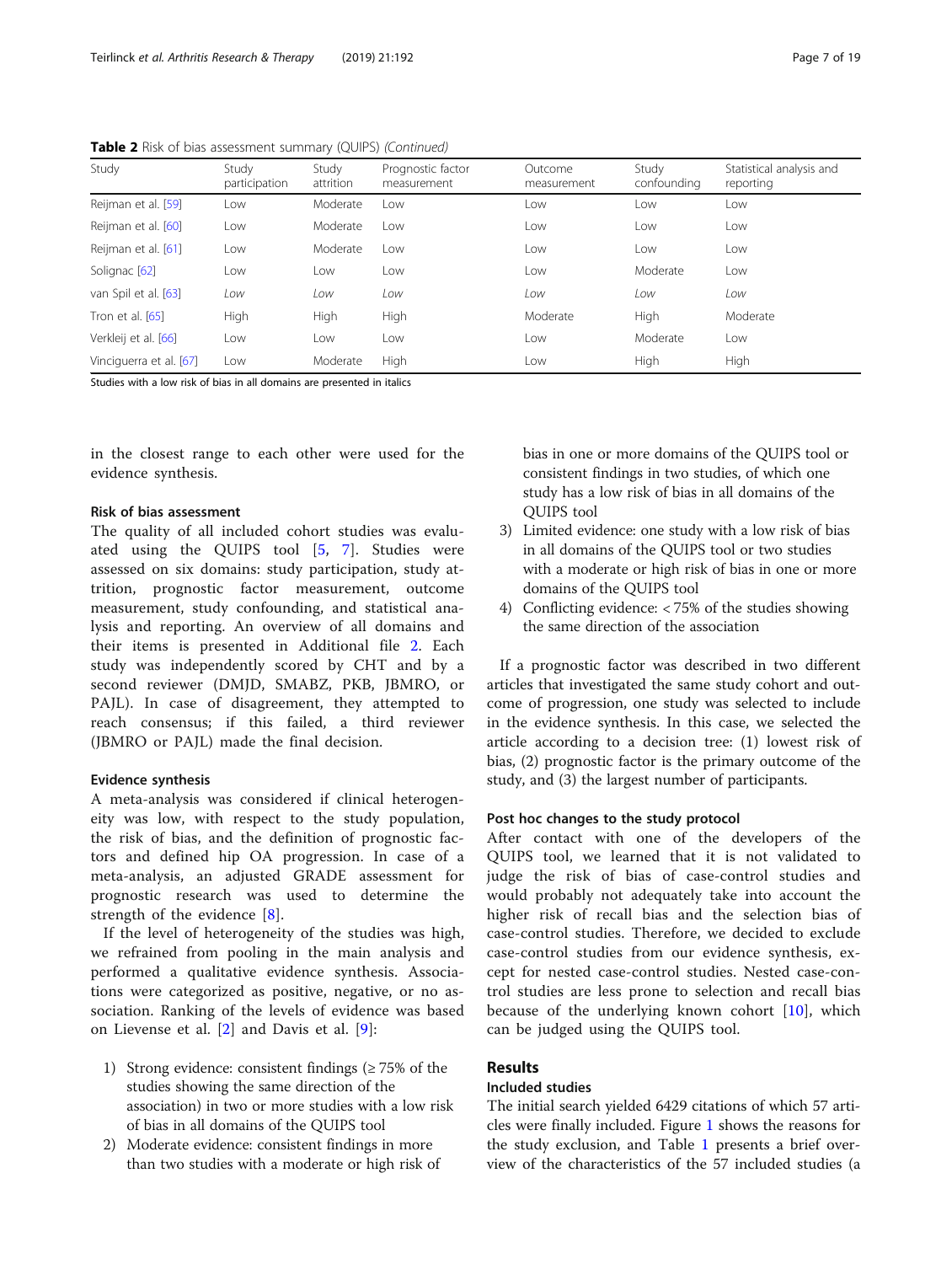| Prognostic<br>factor    | <b>Table 3</b> Factors predicting (indication for) total hip replacement (if in)<br>Studies | Associations                                                         | Best-evidence synthesis                          |
|-------------------------|---------------------------------------------------------------------------------------------|----------------------------------------------------------------------|--------------------------------------------------|
| Patient variables       |                                                                                             |                                                                      |                                                  |
| No association          |                                                                                             |                                                                      |                                                  |
| Body mass index         |                                                                                             |                                                                      | Strong evidence for no association               |
|                         | 2 low risk of bias cohorts [16, 37]<br>5 cohorts [20, 39, 50, 51, 67]                       | No, no<br>No, no, no, negative,<br>positive                          |                                                  |
| Female                  |                                                                                             |                                                                      | Moderate evidence for no association             |
|                         | 3 low risk of bias cohorts [16, 34,<br>371<br>5 cohorts [20, 39, 50-52]                     | No, positive, no<br>No, no, no, no, no                               |                                                  |
|                         | Lower educational level                                                                     |                                                                      | Moderate evidence for no association             |
|                         | 1 low risk of bias cohort [16]<br>1 cohort [39]                                             | <b>No</b><br><b>No</b>                                               |                                                  |
|                         | Western or White ethnicity                                                                  |                                                                      | Moderate evidence for no association             |
|                         | 1 low risk of bias cohort [16]<br>1 cohort [39]                                             | <b>No</b><br><b>No</b>                                               |                                                  |
|                         | Alcohol consumption                                                                         |                                                                      | Limited evidence for no association              |
|                         | 1 low risk of bias cohort [16]                                                              | No                                                                   |                                                  |
| Conflicting evidence    |                                                                                             |                                                                      |                                                  |
|                         | Higher age at baseline                                                                      |                                                                      | Conflicting evidence                             |
|                         | 3 low risk of bias cohorts [16, 34,<br>371<br>5 cohorts [20, 39, 50, 51, 67]                | No, positive, no<br>No, positive <sup>\$</sup> , no, no,<br>positive |                                                  |
| Disease characteristics |                                                                                             |                                                                      |                                                  |
|                         | Faster or more progression                                                                  |                                                                      |                                                  |
|                         | Lower global assessment (self-reported) at baseline                                         |                                                                      | Moderate evidence for faster or more progression |
|                         | 1 low risk of bias cohort [37]<br>2 cohorts [39, 50]                                        | Positive<br>Positive, positive                                       |                                                  |
|                         | Previous use of NSAIDs                                                                      |                                                                      | Limited evidence for more progression            |
|                         | 1 low risk of bias cohort [37]                                                              | Positive                                                             |                                                  |
| No association          |                                                                                             |                                                                      |                                                  |
|                         | Longer duration of symptoms at baseline                                                     |                                                                      | Moderate evidence for no association             |
|                         | 1 low risk of bias cohort [37]<br>1 cohort [19]                                             | No<br>No                                                             |                                                  |
|                         | Having another disease (comorbidity)                                                        |                                                                      | Moderate evidence for no association             |
|                         | 1 low risk of bias cohort [16]<br>1 cohort [39]                                             | No<br>No                                                             |                                                  |
| Morning stiffness       |                                                                                             |                                                                      | Moderate evidence for no association             |
|                         | 1 low risk of bias cohort [16]<br>1 cohort [51]                                             | <b>No</b><br><b>No</b>                                               |                                                  |
|                         | Use of pain medication at baseline                                                          |                                                                      | Moderate evidence for no association             |
|                         | 1 low risk of bias cohort [16]<br>1 cohort [19]                                             | No<br>No                                                             |                                                  |
|                         | Presence of Heberden's or Bouchard's nodes                                                  |                                                                      | Moderate evidence for no association             |
|                         | 1 low risk of bias cohort [16]<br>2 cohorts [50, 51]                                        | <b>No</b><br>No, no                                                  |                                                  |
|                         | Previous intra-articular injection in the hip<br>1 low risk of bias cohort [37]             | No                                                                   | Limited evidence for no association              |

<span id="page-7-0"></span>Table 3 Factors predicting (indication for) total hip replacement (THR)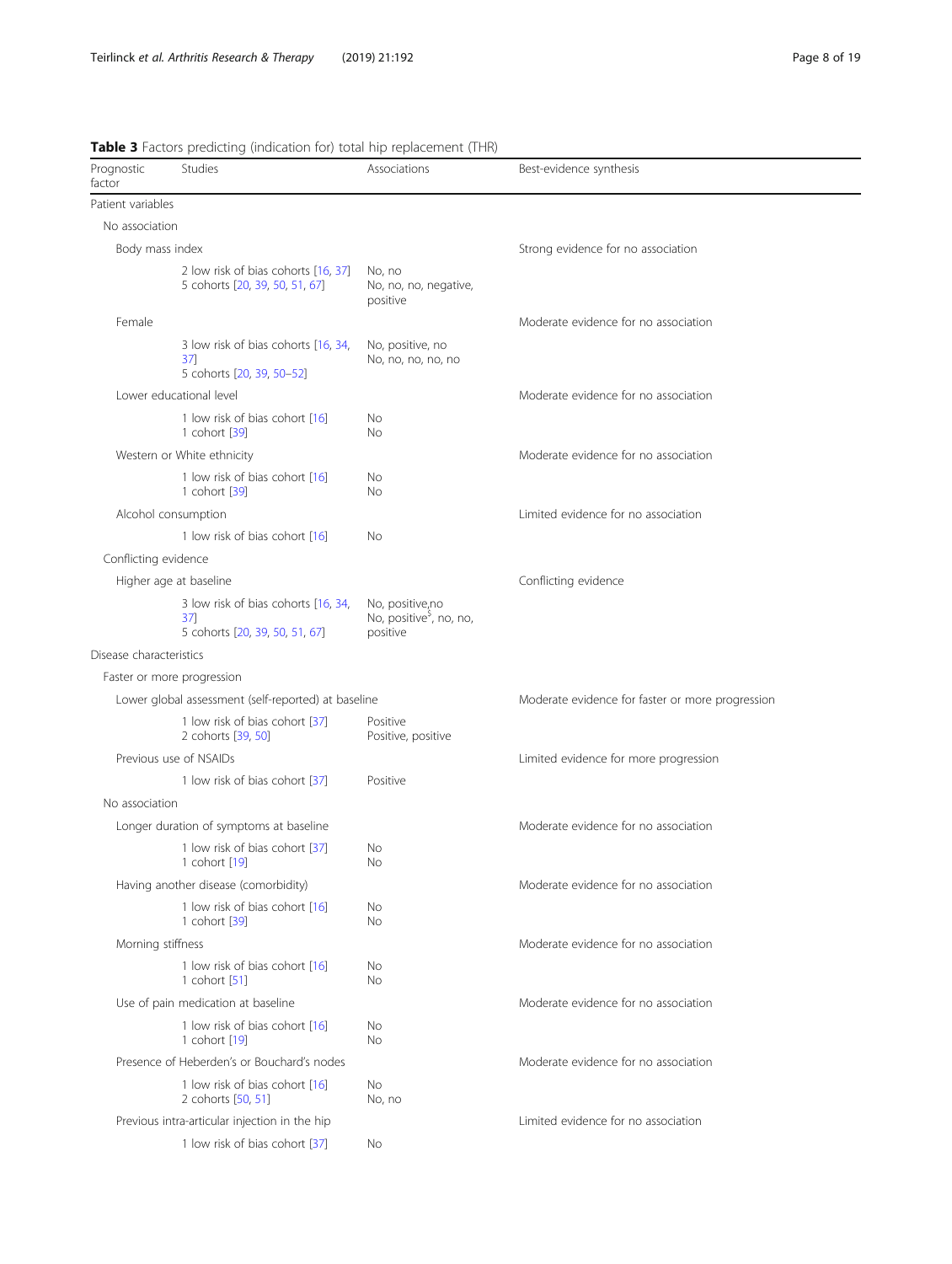| Prognostic<br>factor | Studies                                                                  | Associations                                                                     | Best-evidence synthesis                                 |
|----------------------|--------------------------------------------------------------------------|----------------------------------------------------------------------------------|---------------------------------------------------------|
| Conflicting evidence |                                                                          |                                                                                  |                                                         |
|                      | More limitations in physical function at baseline                        |                                                                                  | Conflicting evidence                                    |
|                      | 3 low risk of bias cohorts [16, 34,<br>371<br>2 cohorts [19, 39]         | Positive, positive, no<br>No, no                                                 |                                                         |
|                      | More pain at baseline                                                    |                                                                                  | Conflicting evidence                                    |
|                      | 3 low risk of bias cohorts [16, 34,<br>371<br>4 cohorts [19, 39, 50, 51] | Conflicted <sup>\$\$</sup> , positive,<br>positive<br>Positive, no, positive, no |                                                         |
|                      | Painful hip flexion (active or passive)                                  |                                                                                  | Conflicting evidence                                    |
|                      | 1 low risk of bias cohort [16]                                           | Positive                                                                         |                                                         |
|                      | 1 cohort [51]                                                            | No                                                                               |                                                         |
|                      | Painful hip internal rotation (active or passive)                        |                                                                                  | Conflicting evidence                                    |
|                      | 1 low risk of bias cohort [16]<br>1 cohort [51]                          | Positive<br>No                                                                   |                                                         |
|                      | Night pain at baseline                                                   |                                                                                  | Conflicting evidence                                    |
|                      | 2 cohorts [50, 51]                                                       | Positive, no                                                                     |                                                         |
|                      | Limited range of motion of flexion of the hip                            |                                                                                  | Conflicting evidence                                    |
|                      | 1 low risk of bias cohort [16]<br>2 cohorts [19, 51]                     | Positive<br>Positive, no                                                         |                                                         |
|                      | Limited range of motion of internal hip rotation                         |                                                                                  | Conflicting evidence                                    |
|                      | 1 low risk of bias cohort [16]<br>2 cohorts [19, 51]                     | Positive<br>Positive, no                                                         |                                                         |
|                      | Limited range of motion of external hip rotation                         |                                                                                  | Conflicting evidence                                    |
|                      | 2 cohorts [19, 51]                                                       | Positive, no                                                                     |                                                         |
|                      | Chemical or imaging markers                                              |                                                                                  |                                                         |
|                      | Faster or more progression                                               |                                                                                  |                                                         |
|                      | Higher K-L grade at baseline                                             |                                                                                  | Strong evidence for more or faster progression          |
|                      | 2 low risk of bias cohorts [34, 37]<br>1 cohorts [51]                    | Positive, positive<br>Positive                                                   |                                                         |
|                      | Superior or superolateral migration of the femoral head                  |                                                                                  | Strong evidence for more or faster progression          |
|                      | 2 low risk of bias cohorts [34, 47]<br>1 cohort [38]                     | Positive, positive<br>Positive                                                   |                                                         |
|                      | Subchondral sclerosis                                                    |                                                                                  | Strong evidence for more progression                    |
|                      | 2 low risk of bias cohorts [16, 47]                                      | Positive, positive                                                               |                                                         |
|                      | Statistical shape modeling                                               |                                                                                  | Moderate evidence that certain modes of SSM can predict |
|                      | 3 cohorts [11, 12, 12]                                                   | Positive, positive, positive                                                     | progression                                             |
|                      | Joint space narrowing at baseline                                        |                                                                                  | Moderate evidence for more or faster progression        |
|                      | 1 low risk of bias cohort [16]<br>1 cohort [67]                          | Positive<br>Positive                                                             |                                                         |
| No association       |                                                                          |                                                                                  |                                                         |
|                      | Cam-type deformity (alpha angle > 60°)                                   |                                                                                  | Limited evidence for no association                     |
|                      | 1 low risk of bias cohort [16]                                           | No                                                                               |                                                         |
| Conflicting evidence |                                                                          |                                                                                  |                                                         |
|                      | Erythrocyte sedimentation rate                                           |                                                                                  | Conflicting evidence                                    |
|                      | 1 low risk of bias cohort [16]<br>1 cohort [51]                          | Positive<br>No                                                                   |                                                         |
|                      | Atrophic bone response (no osteophytes present)                          |                                                                                  | Conflicting evidence                                    |

Table 3 Factors predicting (indication for) total hip replacement (THR) (Continued)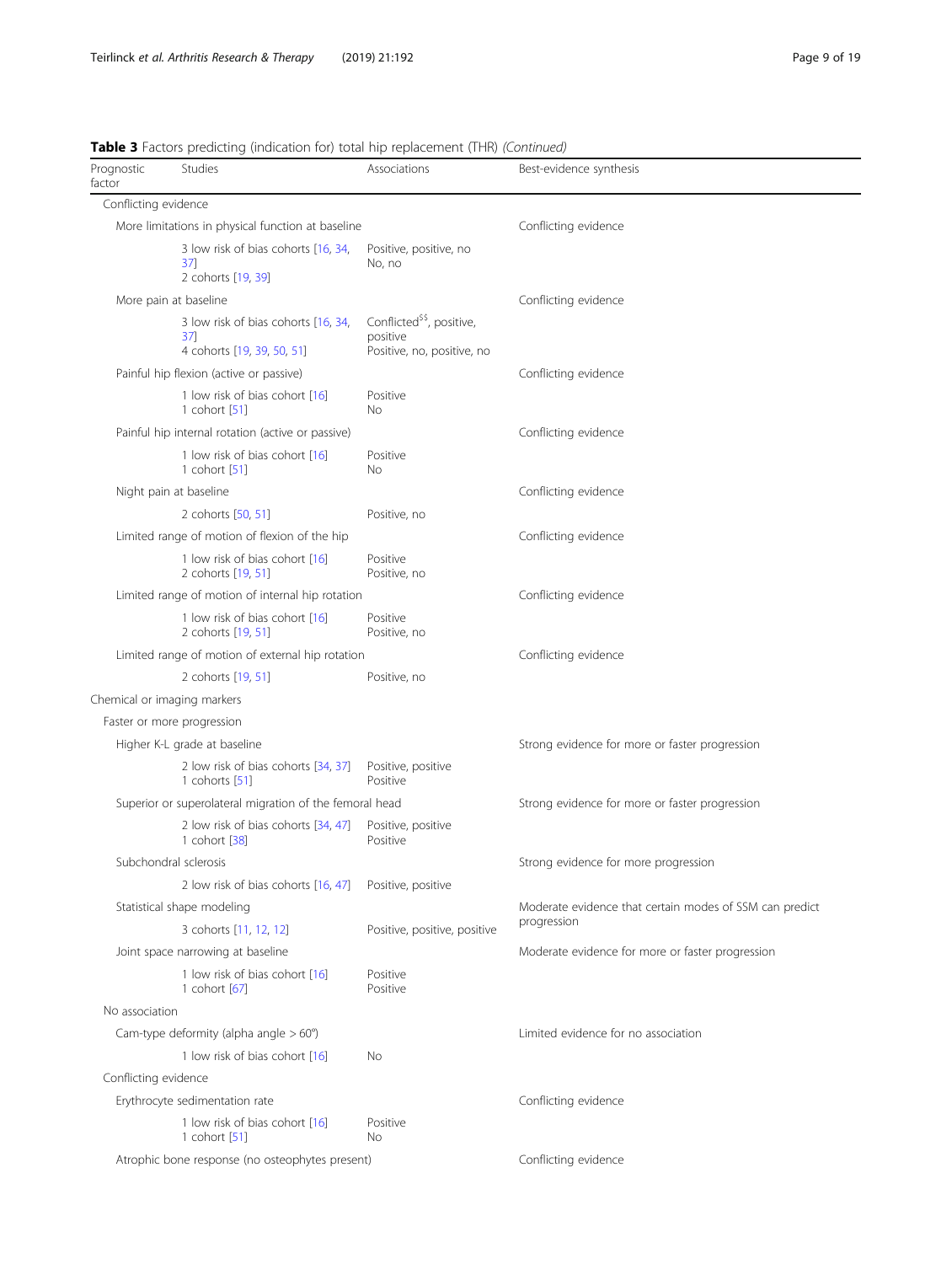Table 3 Factors predicting (indication for) total hip replacement (THR) (Continued)

| Prognostic<br>factor | Studies                                              | Associations             | Best-evidence synthesis |
|----------------------|------------------------------------------------------|--------------------------|-------------------------|
|                      | 1 low risk of bias cohort [16]<br>2 cohorts [50, 51] | Positive<br>Positive, no |                         |
|                      | Decrease in joint space width at baseline            |                          | Conflicting evidence    |
|                      | 1 low risk of bias cohort [34]<br>1 cohort [51]      | Positive<br>No.          |                         |
|                      | Wiberg's center edge angle (CEA)                     |                          | Conflicting evidence    |
|                      | 1 low risk of bias cohort [16]<br>1 cohort [20]      | Negative<br>No.          |                         |

<sup>\$</sup>Exception: age  $\geq$  82 years showed a negative association with progression, compared to age  $\leq$  62 years

<sup>\$\$p</sup>ain at baseline measured with NRS past week showed a statistically significant positive association with THR; pain at baseline measured with WOMAC pain showed no statistically significant association with THR

more extensive overview is available in Additional file [3](#page-16-0)). Of the 57 studies, 48 were cohort studies (37 with a prospective design), 4 were nested case-control studies, and 5 were case-control studies. These last 5 studies were excluded from the evidence synthesis for the reasons mentioned above.

### Risk of bias assessment

In 68% of all assessed domains from all studies, there was an immediate consensus between the reviewers (Cohen's kappa 0.375, linear weighted kappa 0.484). In 9 assessments of a domain (3%) in 6 different studies, a third reviewer made the final judgment. In total, 15 studies scored a low risk of bias in all domains [[15,](#page-17-0) [16,](#page-17-0) [21,](#page-17-0) [29](#page-18-0), [30](#page-18-0), [32](#page-18-0), [34,](#page-18-0) [37,](#page-18-0) [41,](#page-18-0) [44](#page-18-0), [47](#page-18-0), [49](#page-18-0), [53,](#page-18-0) [57,](#page-18-0) [63](#page-18-0)] (Table [2\)](#page-5-0).

### Prognostic factors

We identified 154 possible prognostic factors: 23 patient variables, 77 disease characteristics, and 54 chemical markers or imaging markers. Fifty-one factors were only investigated once in a single cohort or study (not a low risk of bias study) and could not be included in the evidence synthesis. An overview of all the results and risk of bias assessment of the studies describing these factors is presented in Additional file [4](#page-16-0). The remaining 103 factors were included in the evidence synthesis. To decrease heterogeneity, evidence synthesis was done separately per group of outcomes (radiological progression, clinical progression, or THR). However, heterogeneity was still considered high in each outcome group, mainly within respect to the definition of the prognostic factor, progression, and measure of the association. Therefore, we refrained from pooling and performed a best-evidence synthesis. If a factor could not be subdivided because it was described by two or three studies that used a definition of progression, all in a separate group of outcome, we combined the

groups of outcomes. The results of these factors are presented in Additional file [5.](#page-16-0)

### Evidence for factors predicting progression

Strong evidence was found for a higher K-L grade at baseline, superior or (supero) lateral femoral head migration, and subchondral sclerosis to be predictive of faster progression to THR or more patients progressing to THR. Body mass index was found not to be predictive of faster or more progression to THR (Table [3\)](#page-7-0).

Strong evidence was found for no association between radiological progression and the following markers: C-terminal telopeptide of collagen type I (CTX-I), cartilage oligomeric matrix protein (COMP), N-terminal telopeptide of collagen type I (NTX-I), and N-terminal propeptide of procollagen type I and type III (PINP, PIIINP) (Table [4](#page-10-0)).

Strong evidence showed comorbidity to be predictive of clinical progression. On the other hand, gender, social support, use of pain medication at baseline, quality of life at baseline, and limited range of motion of internal hip rotation or external hip rotation were not predictive of clinical progression (Table [5](#page-13-0)).

For other factors, only moderate, limited, or conflicting evidence was found for predicting or not predicting progression (Tables [3,](#page-7-0) [4,](#page-10-0) and [5\)](#page-13-0).

### **Discussion**

In this study, we systematically reviewed all 154 factors predictive of progression of hip OA, reported in 57 studies. Compared to earlier reviews, there was a considerable amount of additional evidence available for the factors previously reported in reviews, as well as evidence for factors not earlier described.

In this review, some results had changed compared to the review of Lievense et al. in 2002 [[2\]](#page-17-0). Firstly, because of the new evidence emerging from the later studies, especially studies with a clinical outcome of progression. Secondly, because we used a different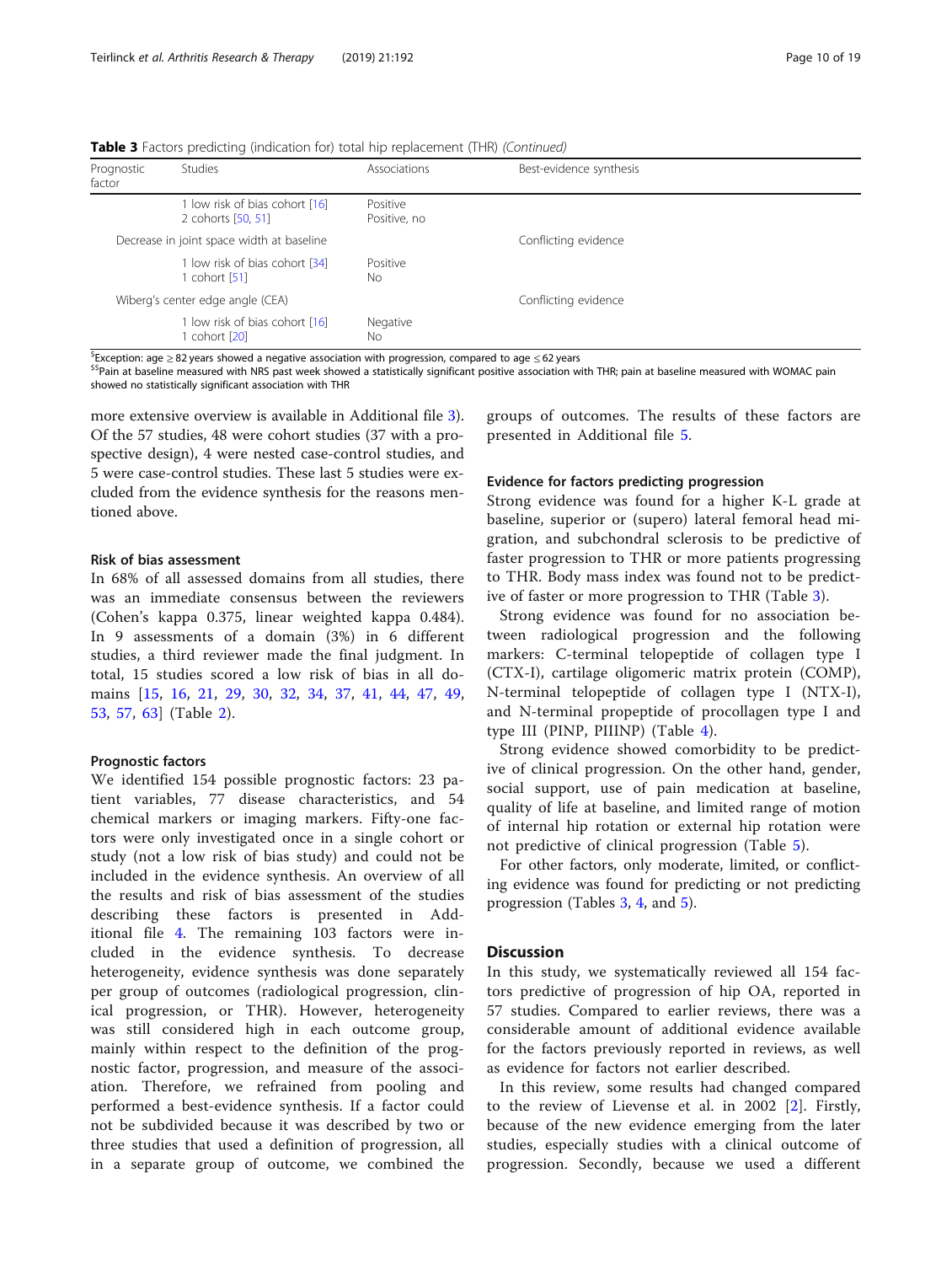# <span id="page-10-0"></span>Table 4 Factors predicting radiological progression

| Prognostic factor              | Studies                                                                           | Associations                             | Best-evidence synthesis                |
|--------------------------------|-----------------------------------------------------------------------------------|------------------------------------------|----------------------------------------|
| Patient variables              |                                                                                   |                                          |                                        |
| No association                 |                                                                                   |                                          |                                        |
| Family history of OA           |                                                                                   |                                          | Moderate evidence for no association   |
|                                | 3 cohorts [25, 60, 65]                                                            | No, no, no                               |                                        |
| Body mass index                |                                                                                   |                                          | Moderate evidence for no association   |
|                                | 4 cohorts [25, 50, 61, 65]                                                        | No, no, no, no                           |                                        |
| Conflicting evidence           |                                                                                   |                                          |                                        |
|                                | Higher age at baseline or at first symptoms                                       |                                          | Conflicting evidence                   |
|                                | 1 low risk of bias cohort [32]<br>4 cohorts [35, 50, 60, 65]                      | Positive<br>No, positive, positive, no   |                                        |
| Female                         |                                                                                   |                                          | Conflicting evidence                   |
|                                | 1 low risk of bias cohort [32]<br>6 cohorts [25, 27, 35, 50, 60, 65]              | Positive<br>No, no, no, no, positive, no |                                        |
| Disease characteristics        |                                                                                   |                                          |                                        |
| Faster or more progression     |                                                                                   |                                          |                                        |
|                                | More limitations in physical function at baseline                                 |                                          | Moderate evidence for more progression |
|                                | 1 low risk of bias cohort [32]<br>1 cohort [60]                                   | Positive<br>Positive                     |                                        |
|                                | Hip pain present at baseline or on most days for a least 1 month in the past year |                                          | Moderate evidence for more progression |
|                                | 1 low risk of bias cohort [47]<br>1 cohort $[60]$                                 | Positive<br>Positive                     |                                        |
| No association                 |                                                                                   |                                          |                                        |
| Forestier's disease            |                                                                                   |                                          | Moderate evidence for no association   |
|                                | 3 cohorts [25, 50, 65]                                                            | No, no, no                               |                                        |
| Diabetes mellitus              |                                                                                   |                                          | Limited evidence for no association    |
|                                | 2 cohorts [25, 60]                                                                | No, no                                   |                                        |
| Bilateral hip OA               |                                                                                   |                                          | Limited evidence for no association    |
|                                | 2 cohorts [25, 65]                                                                | No, no                                   |                                        |
| Generalized OA                 |                                                                                   |                                          | Limited evidence for no association    |
|                                | 2 cohorts [25, 65]                                                                | No, no                                   |                                        |
| Chemical or imaging markers    |                                                                                   |                                          |                                        |
| Faster or more progression     |                                                                                   |                                          |                                        |
| Subchondral sclerosis          |                                                                                   |                                          | Moderate evidence for more progression |
|                                | 1 low risk of bias cohort [47]<br>1 cohort [33]                                   | Positive<br>Positive                     |                                        |
| Neck width of the femoral head |                                                                                   |                                          | Limited evidence for more progression  |
|                                | 1 low risk of bias cohort [21]                                                    | Positive                                 |                                        |
| Osteocalcin (OC)               |                                                                                   |                                          | Limited evidence for less progression  |
|                                | 1 low risk of bias cohort [63]                                                    | Negative                                 |                                        |
| No association                 |                                                                                   |                                          |                                        |
|                                | C-terminal telopeptide of collagen type I (CTX-I)                                 |                                          | Strong evidence for no association     |
|                                | 2 low risk of bias cohorts [53, 63]                                               | No, no                                   |                                        |
|                                | Cartilage oligomeric matrix protein (COMP)                                        |                                          | Strong evidence for no association     |
|                                | 3 low risk of bias cohorts [44, 53, 63]<br>1 cohort [26]                          | No, no, no<br>Positive                   |                                        |
|                                | N-terminal telopeptide of collagen type I (NTX-I)                                 |                                          | Strong evidence for no association     |
|                                |                                                                                   |                                          |                                        |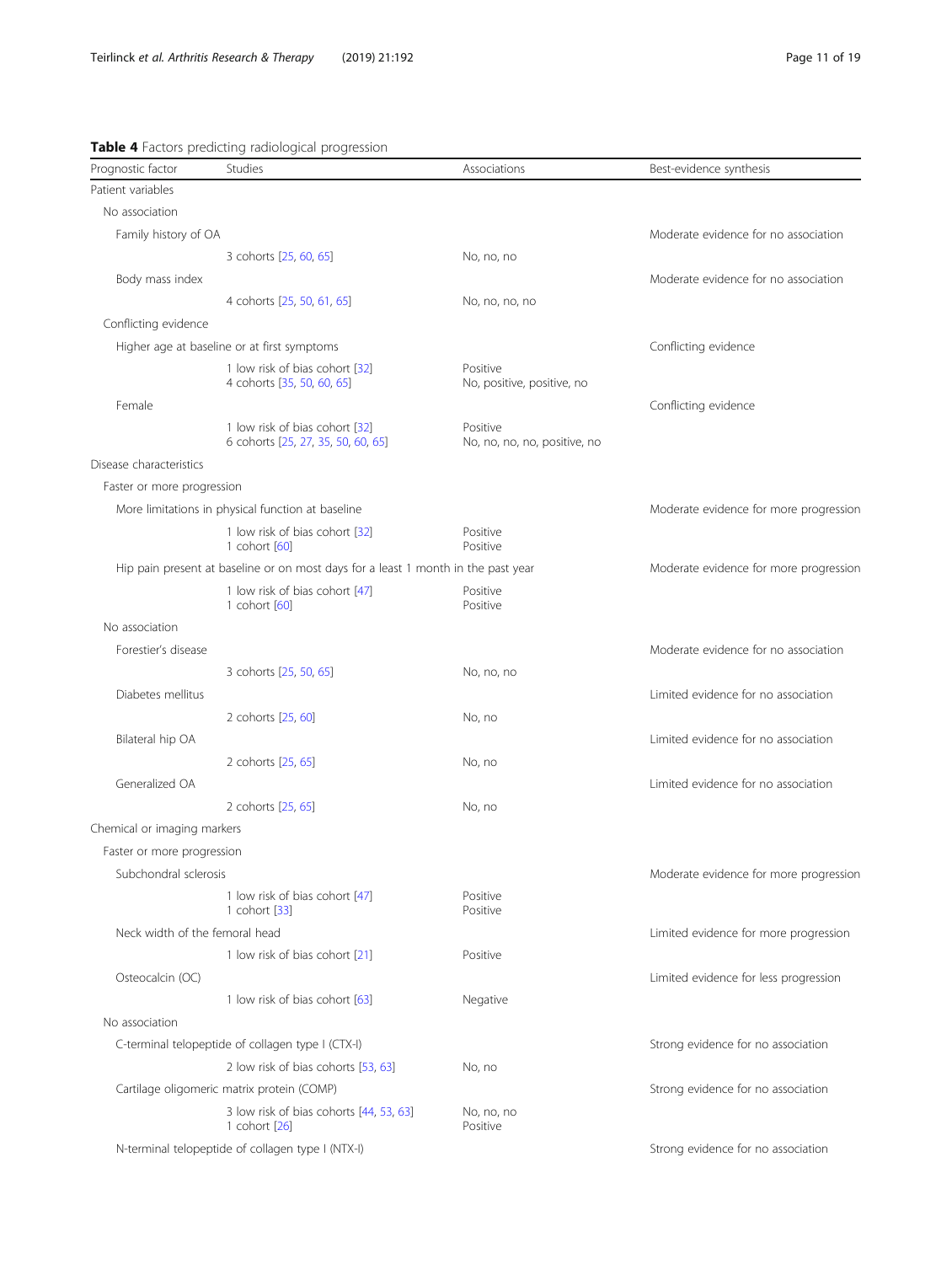| Prognostic factor           | Studies                                                | Associations               | Best-evidence synthesis              |
|-----------------------------|--------------------------------------------------------|----------------------------|--------------------------------------|
|                             | 2 low risk of bias cohorts [44, 63]                    | No, no                     |                                      |
|                             | N-terminal propeptide of procollagen type I (PINP)     |                            | Strong evidence for no association   |
|                             | 2 low risk of bias cohorts [53, 63]                    | No, no                     |                                      |
|                             | N-terminal propeptide of procollagen type III (PIIINP) |                            | Strong evidence for no association   |
|                             | 2 low risk of bias cohorts [53, 63]                    | No, no                     |                                      |
|                             | High-sensitive C-reactive protein (hs-CRP)             |                            | Moderate evidence for no association |
|                             | 1 low risk of bias cohort [53]<br>1 cohort [45]        | <b>No</b><br>No            |                                      |
| Angle of the femoral head   |                                                        |                            | Moderate evidence for no association |
|                             | 1 low risk of bias cohort [21]<br>2 cohorts [20, 65]   | No<br>No, no               |                                      |
| Acetabular osteophytes only |                                                        |                            | Moderate evidence for no association |
|                             | 1 low risk of bias cohort [47]<br>1 cohort [33]        | No<br>No                   |                                      |
|                             | N-terminal propeptide of procollagen type IIA (PIIANP) |                            | Limited evidence for no association  |
|                             | 1 low risk of bias cohort [63]                         | No                         |                                      |
|                             | Chondroitin sulphate 846 (CS846)                       |                            | Limited evidence for no association  |
|                             | 1 low risk of bias cohort [63]                         | No                         |                                      |
|                             | Cartilage glycoprotein 40 (YKL-40)                     |                            | Limited evidence for no association  |
|                             | 1 low risk of bias cohort [53]                         | No                         |                                      |
|                             | Matrix metalloproteinases (MMP-1)                      |                            | Limited evidence for no association  |
|                             | 1 low risk of bias cohort [53]                         | No                         |                                      |
|                             | Matrix metalloproteinases (MMP-3)                      |                            | Limited evidence for no association  |
|                             | 1 low risk of bias cohort [53]                         | No                         |                                      |
|                             | Neck length of the femoral head                        |                            | Limited evidence for no association  |
|                             | 1 low risk of bias cohort [21]                         | No                         |                                      |
| Conflicting evidence        |                                                        |                            |                                      |
| Bone mineral content        |                                                        |                            | Conflicting evidence                 |
|                             | 1 low risk of bias cohort [21]                         | Conflicted <sup>\$</sup>   |                                      |
| Area/size of the hip joint  |                                                        |                            | Conflicting evidence                 |
|                             | 1 low risk of bias cohort [21]                         | Conflicted <sup>\$\$</sup> |                                      |
|                             | C-terminal telopeptide of collagen type II (CTX-II)    |                            | Conflicting evidence                 |
|                             | 2 low risk of bias cohorts [53, 63]<br>1 cohort [59]   | Positive, no<br>Positive   |                                      |

Positive, no No

Positive, positive, no

No

Positive No

Positive No, positive

Table 4 Factors predicting radiological progression (Continued)

1 cohort [\[59](#page-18-0)] Hyaluronic acid (HA) Conflicting evidence 2 low risk of bias cohorts [\[53](#page-18-0), [63](#page-18-0)] 1 cohort [\[23](#page-17-0)] Atrophic bone response (no osteophytes present) and the conflicting evidence conflicting evidence 1 low risk of bias cohort [[47](#page-18-0)] 3 cohorts [\[25,](#page-17-0) [50](#page-18-0), [65\]](#page-18-0) Subchondral cysts Conflicting evidence 1 low risk of bias cohort [[47](#page-18-0)] 1 cohort [\[33](#page-18-0)] Decrease in joint space width at baseline Conflicting evidence Conflicting evidence 1 low risk of bias cohort [[32](#page-18-0)]

2 cohorts [\[25,](#page-17-0) [60](#page-18-0)]

Superior or (supero) lateral migration of the femoral head Conflicting evidence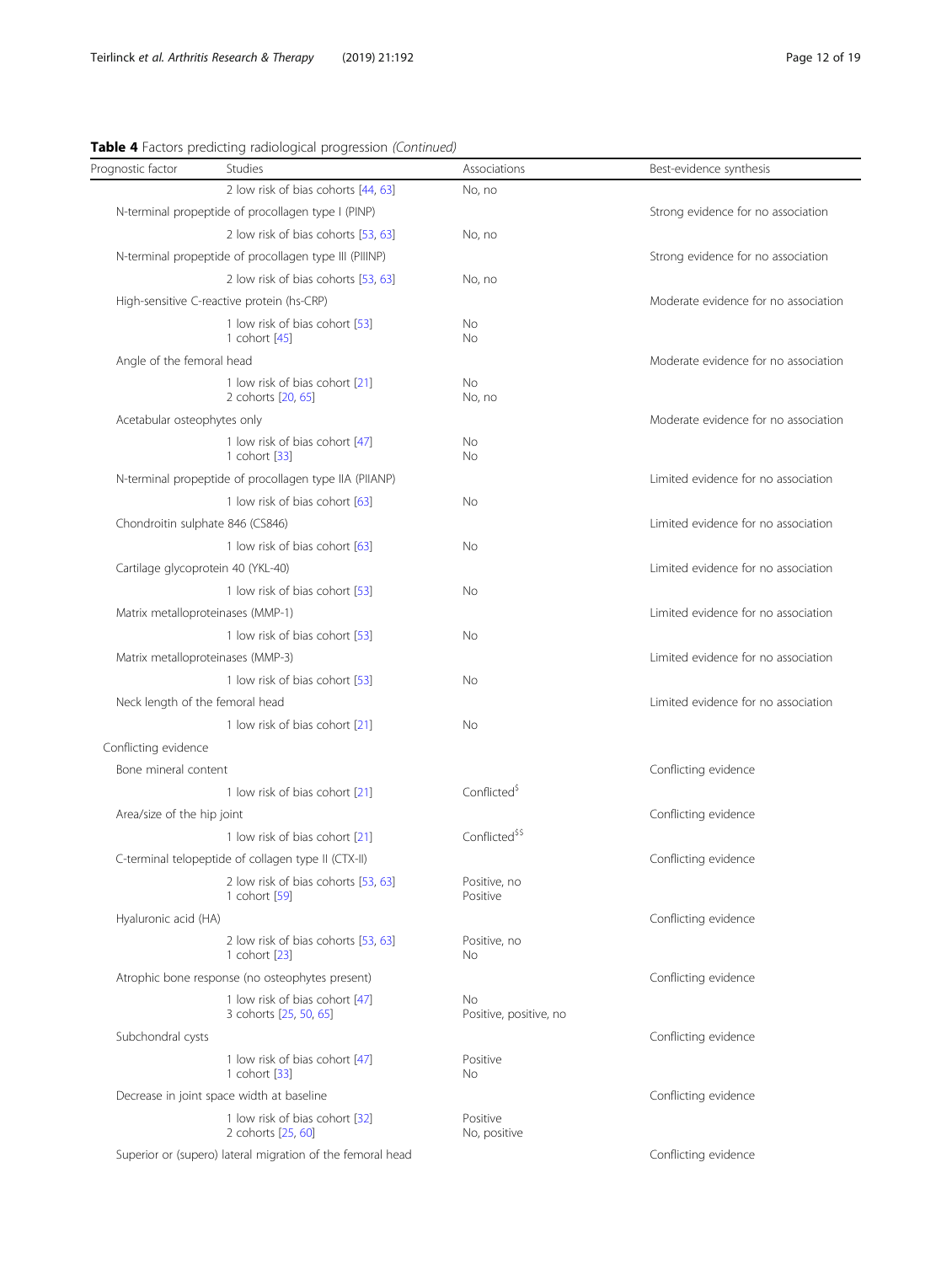| Table 4 Factors predicting radiological progression (Continued) |  |  |
|-----------------------------------------------------------------|--|--|

| Prognostic factor                | Studies                                                   | Associations                      | Best-evidence synthesis |
|----------------------------------|-----------------------------------------------------------|-----------------------------------|-------------------------|
|                                  | 2 low risk of bias cohorts [32, 47]<br>2 cohorts [25, 50] | Positive, no<br>No, positive      |                         |
| Higher K-L grade at baseline     |                                                           |                                   | Conflicting evidence    |
|                                  | 4 cohorts [33, 50, 60, 65]                                | No, positive, positive, no        |                         |
|                                  | Acetabular index (Horizontal toit externe angle)          |                                   | Conflicting evidence    |
|                                  | 2 cohorts [20, 65]                                        | Conflicted <sup>\$\$\$</sup> , no |                         |
| Wiberg's center edge angle (CEA) |                                                           |                                   | Conflicting evidence    |
|                                  | 2 cohorts [20, 65]                                        | No, negative                      |                         |

 ${}^{8}$ BMC of superior (p = 0.009) and medial (p = 0.019) quart femoral head, arc regions 2–4 (p = 0.02, 0.001, 0.003, respectively), and the acetabular arc was higher in patients with progression than without progression. BMC of the femoral neck ( $p = 0.17$ ), intertrochanteric area ( $p = 0.9$ ), trochanteric area ( $p = 0.6$ ), and inferior ( $p = 0.6$ ) 0.08) and lateral ( $p = 0.06$ ) quart femoral head and arc region 1 ( $p = 0.19$ ) of acetabular arc was not significantly different between patients with or without progression

<sup>55</sup>The area/size of superior (p = 0.002), medial (p = 0.002), inferior (p = 0.003), and lateral (p = 0.003) femoral head and of arc regions 2–4 (p = 0.007, 0.001 and 0.005 respectively) of acetabular arc was higher in patients with progression than without progression. The area/size of the femoral neck ( $p = 0.6$ ), intertrochanteric area  $(p = 0.16)$ , trochanteric area (p = 0.4), and arc region 1 (p = 0.2) of the acetabular arc was not significantly different between patients with progression and without progression.

<sup>\$\$\$</sup>A statistically significant association was found between the acetabular index and progression defined as ≥ 1 increase in joint space narrowing; however, no statistically significant association was found between the acetabular index and progression defined as ≥ 1 increase in K-L grade

method to assess the risk of bias, some studies were no longer considered to have a low risk of bias. The QUIPS tool seems to apply stricter criteria than the method used by Lievense et al. in 2002. Thirdly, we divided the outcomes into three different groups of progression. Thus, due to these methodological differences (together with additional studies), we were unable to confirm an atrophic bone response as a predictor for radiological progression or progression to THR. On the other, we were able to confirm their conclusion on BMI as not predictive of progression and faster progression in patients with a superolateral migration of the femoral head.

Most of the prognostic factors reported by Wright et al. in 2009 [[3\]](#page-17-0) were confirmed in this present review in one or more of the outcome groups. The differences found in age, femoral and acetabular osteophytes, and hip pain at baseline were (as with Lievense et al.) a combination of new evidence, differences in the risk of bias assessment, and the division into defined groups of progression. The study from de Rooij et al. in 2016 [\[4](#page-17-0)] reviewed the evidence for predictors of the course of pain and function and found comorbidity and vitality (SF-36) to be predictive of function, as we found for clinical progression. However, although they also used the QUIPS tool to assess the risk of bias, they used a different cutoff point to classify a study as having a low risk of bias. Therefore, some earlier findings of strong evidence for no association with the course of pain or function were confirmed as only moderate evidence for no association with clinical progression in our review. Other differences between this review and the present one are mainly attributable to the differences in the selection criteria. In Table [6](#page-16-0), we summarized all

factors with strong evidence to be predictive of progression found in one of these four reviews and the overlap and differences in evidence for these factors.

Strengths of this present review are the sensitive literature search and our systematic approach to the selection, risk of bias assessment, and the best-evidence synthesis. Therefore, we have presented an extensive overview of reported prognostic factors and existing evidence for their associations. In performing the evidence synthesis divided into outcome (radiological, clinical, or THR), we decreased the heterogeneity and we believe the results to be more accurate for daily practice. Unfortunately, heterogeneity was still too high to perform a meta-analysis. Therefore, we were bound to a best-evidence synthesis and unable to calculate the strengths of the associations. This limits the translation to the daily clinical practice. Another disadvantage of this synthesis compared to a metaanalysis is that smaller studies contribute to the result with the same weight as larger studies, even though the smaller studies may have low power to show a statistically significant association.

In the selection of studies, several restrictions were imposed. First, languages were restricted to ensure that at least two researchers had a reasonable understanding of the languages included so all articles were reliably assessed. However, this implies that we may have missed studies from countries in which publication in English is less common. Secondly, negative results (i.e., no association was found) are less likely to be published and are therefore not well represented in this review.

We used the QUIPS tool to assess the risk of bias. Nine other studies using this tool reported an interrater agreement ranging from 70 to 89.5% (median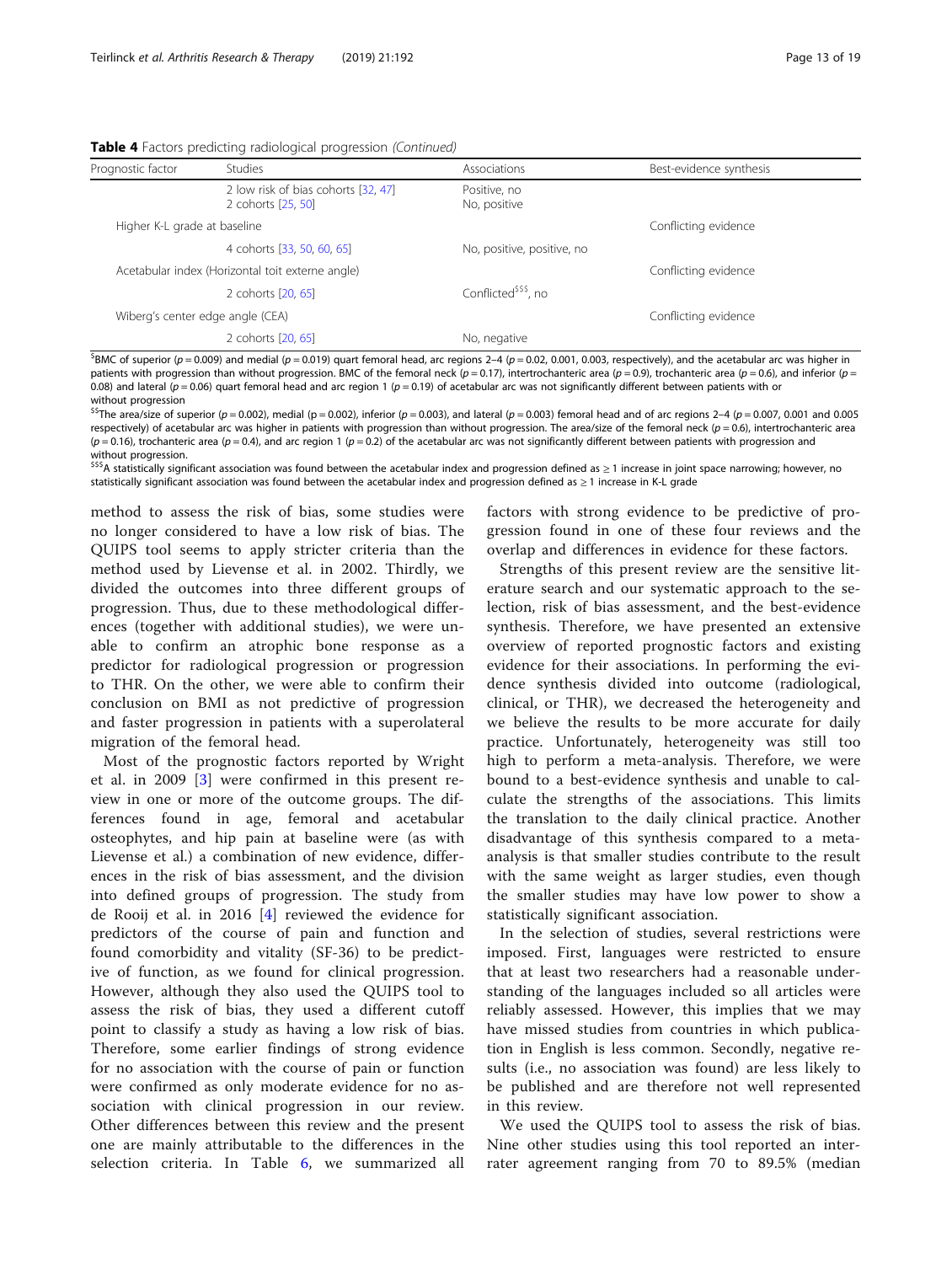# <span id="page-13-0"></span>Table 5 Factors predicting clinical progression

| Prognostic factor                | <b>Studies</b>                                                        | Associations                                    | Best-evidence synthesis               |
|----------------------------------|-----------------------------------------------------------------------|-------------------------------------------------|---------------------------------------|
| Patient variables                |                                                                       |                                                 |                                       |
| No association                   |                                                                       |                                                 |                                       |
| Female                           |                                                                       |                                                 | Strong evidence for no association    |
|                                  | 2 low risk of bias cohorts [41, 57]<br>5 cohorts [13, 27, 42, 56, 66] | No, no<br>Positive, no, no, no, no              |                                       |
| Social support                   |                                                                       |                                                 | Strong evidence for no association    |
|                                  | 2 low risk of bias cohorts [41, 57]                                   | No, no                                          |                                       |
| Higher age at baseline           |                                                                       |                                                 | Moderate evidence for no association  |
|                                  | 1 low risk of bias cohort [41, 57]<br>3 cohorts [42, 56, 66]          | No, positive<br>No, no, no                      |                                       |
| Paid employment                  |                                                                       |                                                 | Moderate evidence for no association  |
|                                  | 1 low risk of bias cohort [41]<br>2 cohorts [42, 56]                  | No<br>No, no                                    |                                       |
| Living alone                     |                                                                       |                                                 | Moderate evidence for no association  |
|                                  | 1 low risk of bias cohort [41]<br>1 cohort [30]                       | No<br><b>No</b>                                 |                                       |
| Alcohol consumption              |                                                                       |                                                 | Limited evidence for no association   |
|                                  | 1 low risk of bias cohort [41]                                        | <b>No</b>                                       |                                       |
| Conflicting evidence             |                                                                       |                                                 |                                       |
| Physical activity during leisure |                                                                       |                                                 | Conflicting evidence                  |
|                                  | 1 low risk of bias cohort [41]                                        | Conflicted <sup>\$</sup>                        |                                       |
| Body mass index                  |                                                                       |                                                 | Conflicting evidence                  |
|                                  | 2 low risk of bias cohorts [41, 57]<br>3 cohorts [42, 56, 66]         | Positive, no<br>No, no, positive                |                                       |
| Lower education level            |                                                                       |                                                 | Conflicting evidence                  |
|                                  | 2 low risk of bias cohorts [41, 57]<br>2 cohorts [42, 66]             | No, negative<br>Positive, no                    |                                       |
| Disease characteristics          |                                                                       |                                                 |                                       |
| Faster or more progression       |                                                                       |                                                 |                                       |
|                                  | Having another disease (comorbidity)                                  |                                                 | Strong evidence for more progression  |
|                                  | 2 low risk of bias cohorts [41, 57]<br>1 cohort [42]                  | Positive <sup>\$\$</sup> , positive<br>Positive |                                       |
|                                  | Concurrent morning stiffness of the knee (< 30 min)                   |                                                 | Limited evidence for more progression |
|                                  | 1 low risk of bias cohort [41]                                        | Positive                                        |                                       |
| No association                   |                                                                       |                                                 |                                       |
|                                  | Use of (pain) medication at baseline                                  |                                                 | Strong evidence for no association    |
|                                  | 2 low risk of bias cohorts [29, 41]                                   | No, no                                          |                                       |
| Quality of life at baseline      |                                                                       |                                                 | Strong evidence for no association    |
|                                  | 2 low risk of bias cohort [30, 41]                                    | No <sup>\$\$\$</sup> , no                       |                                       |
|                                  | Limited range of motion of internal hip rotation                      |                                                 | Strong evidence for no association    |
|                                  | 2 low risk of bias cohorts [41, 57]<br>1 cohort [66]                  | No, no<br>No.                                   |                                       |
|                                  | Limited range of motion of external hip rotation                      |                                                 | Strong evidence for no association    |
|                                  | 2 low risk of bias cohorts [15, 57]                                   | No, no                                          |                                       |
| Concurrent knee pain             |                                                                       |                                                 | Moderate evidence for no association  |
|                                  | 1 low risk of bias cohort [41]<br>1 cohort [66]                       | No<br>No                                        |                                       |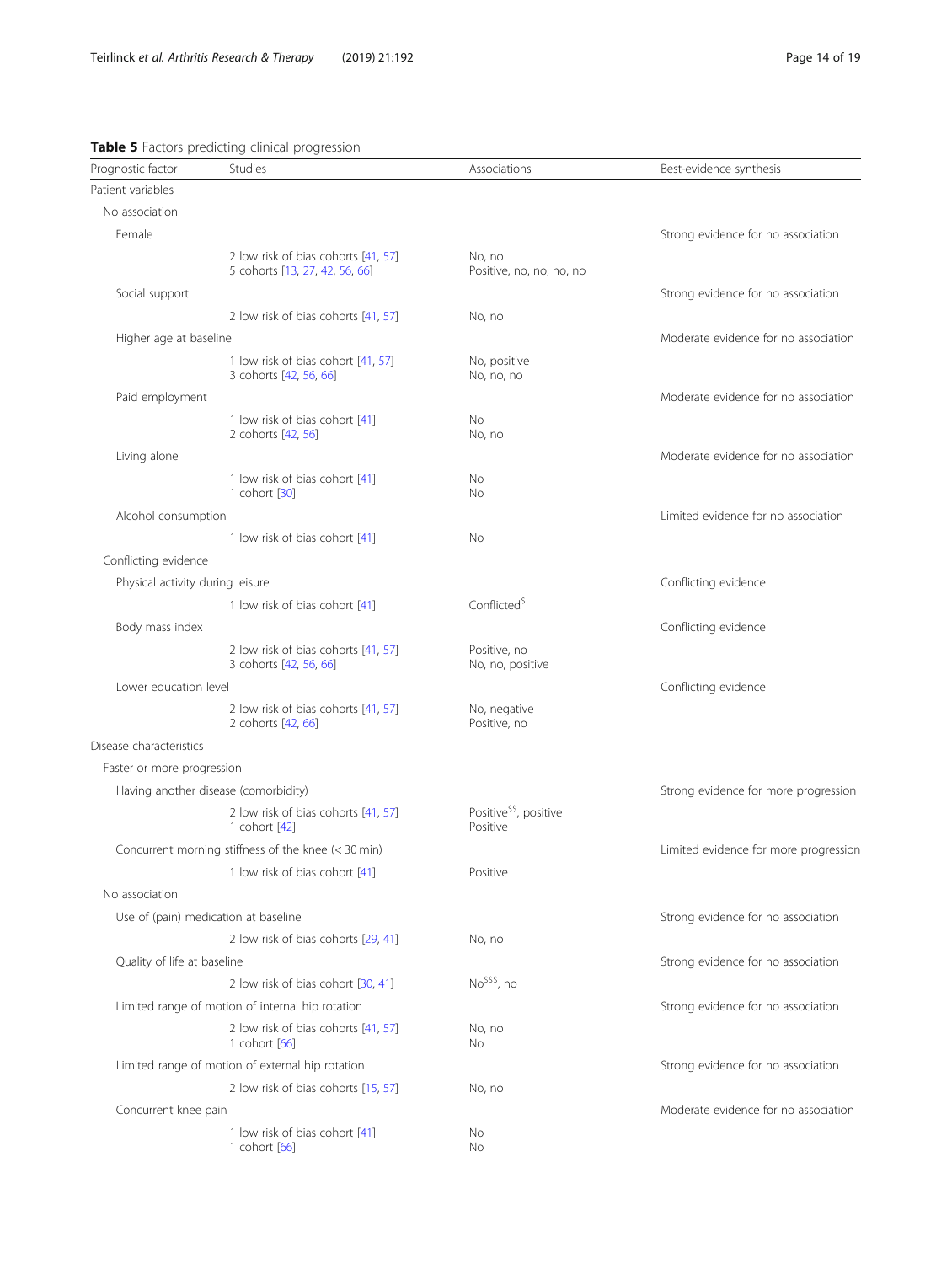| Prognostic factor             | Studies                                                                                                  | Best-evidence synthesis<br>Associations                                                                                                      |
|-------------------------------|----------------------------------------------------------------------------------------------------------|----------------------------------------------------------------------------------------------------------------------------------------------|
| Depression                    |                                                                                                          | Moderate evidence for no association                                                                                                         |
|                               | 1 low risk of bias cohort [41]<br>No<br>1 cohort [56]<br>No                                              |                                                                                                                                              |
| Way of coping                 |                                                                                                          | Moderate evidence for no association                                                                                                         |
|                               | 1 low risk of bias cohort [41]<br><b>No</b><br>1 cohort [30]<br><b>No</b>                                |                                                                                                                                              |
| Respiratory comorbidity       |                                                                                                          | Moderate evidence for no association                                                                                                         |
|                               | 1 low risk of bias cohort [29]<br>No<br>1 cohort [56]<br>No                                              |                                                                                                                                              |
| Patient-rated health          |                                                                                                          | Limited evidence for no association                                                                                                          |
|                               | 1 low risk of bias cohort [41]<br><b>No</b>                                                              |                                                                                                                                              |
|                               | Cardiac comorbidity (cumulative illness rating scale 1, severity score $\geq$ 2)                         | Limited evidence for no association                                                                                                          |
|                               | 1 low risk of bias cohort [29]<br><b>No</b>                                                              |                                                                                                                                              |
|                               | Vascular comorbidity (cumulative illness rating scale 2, severity score $\geq$ 2)                        | Limited evidence for no association                                                                                                          |
|                               | 1 low risk of bias cohort [29]<br>No                                                                     |                                                                                                                                              |
|                               | Eye, ear, nose, throat, and larynx diseases (cumulative illness rating scale 4, severity score $\geq$ 2) | Limited evidence for no association                                                                                                          |
|                               | 1 low risk of bias cohort [29]<br><b>No</b>                                                              |                                                                                                                                              |
|                               | Upper gastrointestinal comorbidity (cumulative illness rating scale 5, severity score $\geq 2$ )         | Limited evidence for no association                                                                                                          |
|                               | 1 low risk of bias cohort [29]<br><b>No</b>                                                              |                                                                                                                                              |
|                               | Lower gastrointestinal comorbidity (cumulative illness rating scale 6, severity score $\geq$ 2)          | Limited evidence for no association                                                                                                          |
|                               | 1 low risk of bias cohort [29]<br>No                                                                     |                                                                                                                                              |
|                               | Hepatic comorbidity (cumulative illness rating scale 7, severity score $\geq$ 2)                         | Limited evidence for no association                                                                                                          |
|                               | 1 low risk of bias cohort [29]<br><b>No</b>                                                              |                                                                                                                                              |
|                               | Renal comorbidity (cumulative illness rating scale 8, severity score $\geq$ 2)                           | Limited evidence for no association                                                                                                          |
|                               | 1 low risk of bias cohort [29]<br><b>No</b>                                                              |                                                                                                                                              |
|                               | Other genitourinary comorbidities (cumulative illness rating scale 9, severity score $\geq$ 2)           | Limited evidence for no association                                                                                                          |
|                               | 1 low risk of bias cohort [29]<br>No                                                                     |                                                                                                                                              |
|                               | Neurological comorbidity (cumulative illness rating scale 11, severity score $\geq 2$ )                  | Limited evidence for no association                                                                                                          |
|                               | 1 low risk of bias cohort [29]<br>No                                                                     |                                                                                                                                              |
|                               | Psychiatric comorbidity (cumulative illness rating scale 12, severity score $\geq$ 2)                    | Limited evidence for no association                                                                                                          |
|                               | 1 low risk of bias cohort [29]<br><b>No</b>                                                              |                                                                                                                                              |
|                               |                                                                                                          | Comorbidity of endocrine and metabolic diseases (cumulative illness rating scale 13, severity score ≥ 2) Limited evidence for no association |
|                               | 1 low risk of bias cohort [29]<br>No                                                                     |                                                                                                                                              |
| Cognitive functioning         |                                                                                                          | Limited evidence for no association                                                                                                          |
|                               | 1 low risk of bias cohort [57]<br>No                                                                     |                                                                                                                                              |
| Muscle strength hip abduction |                                                                                                          | Limited evidence for no association                                                                                                          |
|                               | 1 low risk of bias cohort [57]<br>No                                                                     |                                                                                                                                              |
| Pain during sitting or lying  |                                                                                                          | Limited evidence for no association                                                                                                          |
|                               | 1 low risk of bias cohort [41]<br>No                                                                     |                                                                                                                                              |
| Joint stiffness (WOMAC)       |                                                                                                          | Limited evidence for no association                                                                                                          |
|                               | 1 low risk of bias cohort [15]<br>No                                                                     |                                                                                                                                              |
|                               | Use of additional supplements or vitamins                                                                | Limited evidence for no association                                                                                                          |
|                               | 1 low risk of bias cohort [15]<br>No                                                                     |                                                                                                                                              |
|                               | Concurrent pain during flexion of ipsilateral knee                                                       | Limited evidence for no association                                                                                                          |
|                               | 1 low risk of bias cohort [15]<br>No                                                                     |                                                                                                                                              |

Table 5 Factors predicting clinical progression (Continued)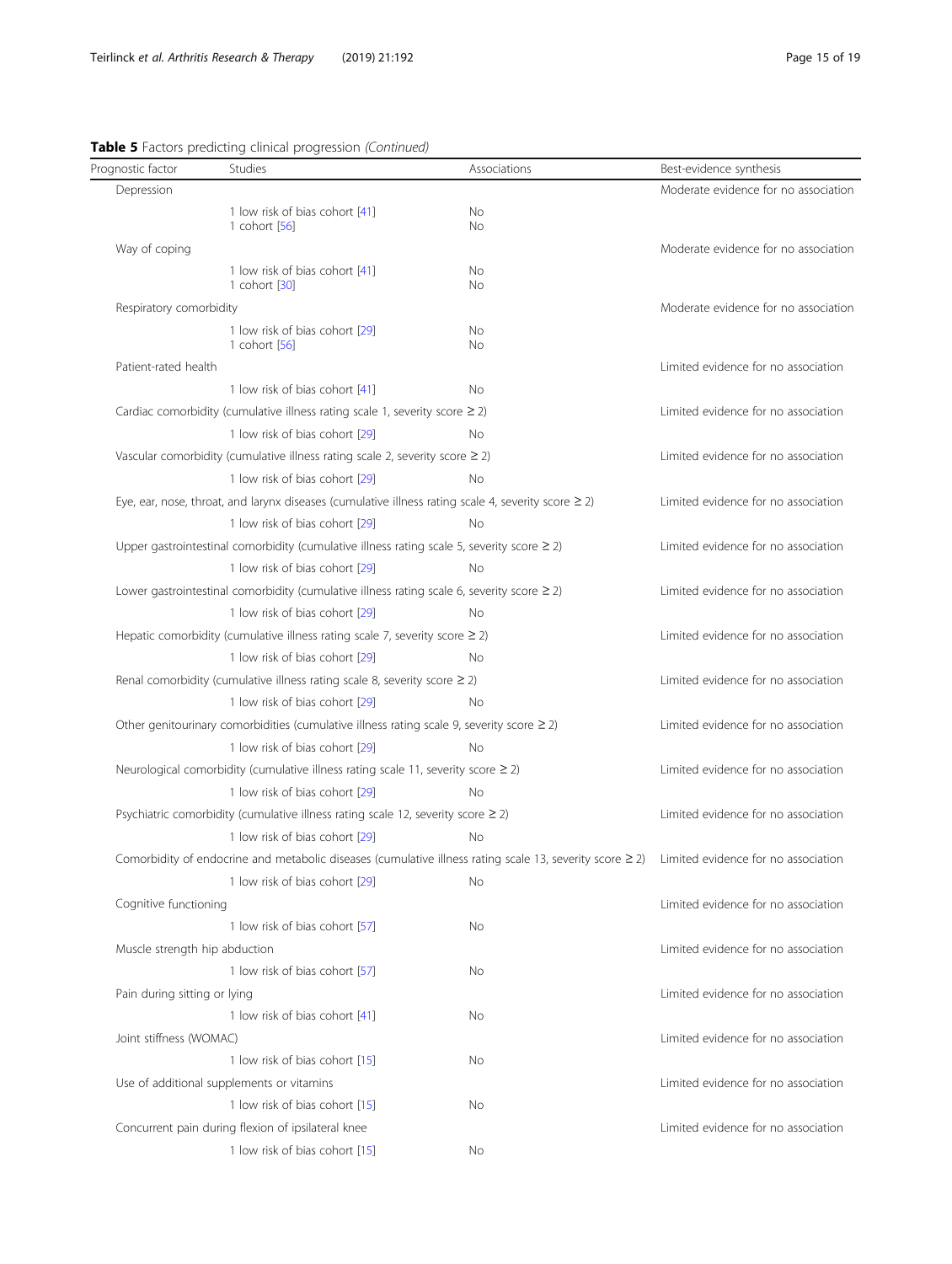| Prognostic factor                       | Studies                                                         | Associations                      | Best-evidence synthesis             |
|-----------------------------------------|-----------------------------------------------------------------|-----------------------------------|-------------------------------------|
| Knee flexion                            |                                                                 |                                   | Limited evidence for no association |
|                                         | 1 low risk of bias cohort [29]                                  | <b>No</b>                         |                                     |
| Knee extension                          |                                                                 |                                   | Limited evidence for no association |
|                                         | 1 low risk of bias cohort [29]                                  | <b>No</b>                         |                                     |
| Strength of isometric knee extension    |                                                                 |                                   | Limited evidence for no association |
|                                         | 1 low risk of bias cohort [29]                                  | <b>No</b>                         |                                     |
| Conflicting evidence                    |                                                                 |                                   |                                     |
| Bilateral hip OA                        |                                                                 |                                   | Conflicting evidence                |
|                                         | 1 low risk of bias cohort [41]<br>1 cohort $[66]$               | Positive, if equal symptoms<br>No |                                     |
|                                         | Pain at baseline (self-reported or during physical examination) |                                   | Conflicting evidence                |
|                                         | 3 low risk of bias cohorts [29, 41, 47]                         | No, no, positive                  |                                     |
| Longer duration of symptoms at baseline |                                                                 |                                   | Conflicting evidence                |
|                                         | 1 low risk of bias cohort [57]<br>2 cohorts [42, 66]            | <b>No</b><br>No, positive         |                                     |
| Morning stiffness                       |                                                                 |                                   | Conflicting evidence                |
|                                         | 1 low risk of bias cohort [41]<br>1 cohort $[66]$               | <b>No</b><br>Positive             |                                     |
|                                         | Limited range of motion of flexion of the hip                   |                                   | Conflicting evidence                |
|                                         | 2 low risk of bias cohorts [41, 57]<br>1 cohort $[66]$          | Positive, no<br><b>No</b>         |                                     |
| Chemical or imaging markers             |                                                                 |                                   |                                     |
| Conflicting evidence                    |                                                                 |                                   |                                     |
| Higher K-L grade at baseline            |                                                                 |                                   | Conflicting evidence                |
|                                         | 1 low risk of bias cohort [12]<br>2 cohorts [42, 66]            | No<br>No, positive                |                                     |

### Table 5 Factors predicting clinical progression (Continued)

<sup>\$</sup>Patients who were 3–5 days/week physically active in their leisure time showed less progression than patients who were 0–2 days/week physically active in their leisure time. No difference was found between patients spending 6–7 days/week on physical activity and patients spending 0–2 days/week on physical activity  $^{55}$  3 more diseases compared to no comorbidities<br> $^{55}$  3 more

83.5%) and a kappa statistic ranging from 0.56 to 0.82 (median 0.75) [\[7](#page-17-0)]. Compared to these data, our interrater agreement was low and considered to be moderate. Disagreement was mainly due to the differences in interpretation of items of the QUIPS tool; however, only for very few items, a third reviewer was needed to make a final decision.

Hip dysplasia and femoral acetabular impingement were initially considered to be underlying pathologies and were excluded from this analysis. However, the range of severity of these morphologies is substantial, i.e., some of these morphologies should clearly be considered as an underlying pathology, whereas others are more subtle and sometimes undiagnosed. These subtle morphologies might be considered to be possible prognostic factors, rather than underlying pathologies. Therefore, all citations were screened using the terms "hip dysplasia" and "femoral acetabular impingement" in the title or abstract. However, we

found only one small study [\[35](#page-18-0)] which investigated the radiographic findings of femoral acetabular impingement as a prognostic factor (results of this study are included in Additional file [4](#page-16-0)). In the studies already included, three studies did not specifically include patients with hip dysplasia or femoral acetabular impingement but did investigate the associated angles (Wiberg's center edge angle and alpha angle, respectively). Since the evidence for these associations with the progression of hip OA was weak, future studies and reviews should investigate these morphologies as possible prognostic factors.

### Conclusion

We conclude that there is consistent evidence that four factors (comorbidity, K-L grade, superior or (supero) lateral femoral head migration, and subchondral sclerosis) were predictive of progression of hip OA, whereas 12 factors were not predictive. The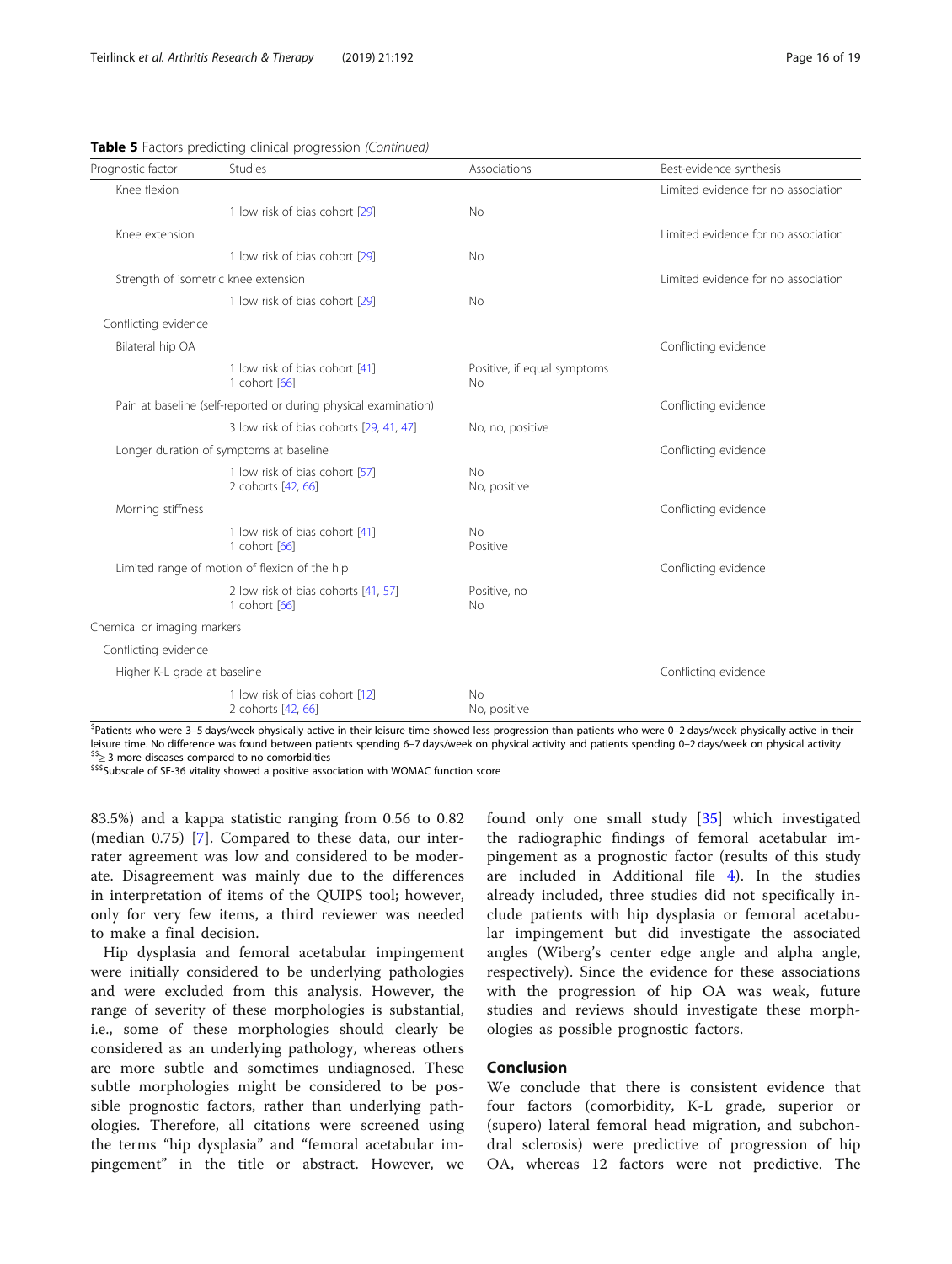<span id="page-16-0"></span>Table 6 Overview of factors with strong evidence to be predictive of progression, overlap and differences between this review and the review of de Rooij et al., Wright et al., and Lievense et al.

| Prognostic factor                                         | Teirlinck et al. factor predictive of                                                                                                      | De Rooij et al. factor predictive of                                                                      | Wright et al.<br>factor<br>predictive of  | Lievense et al.<br>factor<br>predictive of |
|-----------------------------------------------------------|--------------------------------------------------------------------------------------------------------------------------------------------|-----------------------------------------------------------------------------------------------------------|-------------------------------------------|--------------------------------------------|
| K-L grade at<br>baseline                                  | <b>THR</b>                                                                                                                                 | Strong evidence for no association for<br>clinical progression                                            | Radiological<br>progression<br>or THR*    | Not mentioned                              |
| Subchondral<br>sclerosis at baseline                      | <b>THR</b>                                                                                                                                 | Not mentioned                                                                                             | Radiological<br>progression<br>and/or THR | Not mentioned                              |
| Superior or (supero)<br>lateral femoral head<br>migration | <b>THR</b>                                                                                                                                 | Not mentioned                                                                                             | Radiological<br>progression<br>and/or THR | Radiological<br>progression<br>and/or THR  |
| Comorbidity                                               | <b>Clinical progression</b>                                                                                                                | Clinical progression (strong evidence<br>for a course of function, weak<br>evidence for a course of pain) | Not mentioned                             | Not mentioned                              |
| Low vitality                                              | Quality of life in general: strong evidence of no<br>association, specific for SF 36 vitality: strong<br>evidence for clinical progression | <b>Course of function</b>                                                                                 | Not mentioned                             | Not mentioned                              |
| Age                                                       | Conflicted evidence for THR and radiological<br>progression, moderate evidence for no<br>association with clinical progression             | Strong evidence for no association with<br>pain and conflicted evidence for function                      | Radiological<br>progression<br>and/or THR | Conflicted<br>evidence                     |
| Femoral<br>osteophytes                                    | Conflicted evidence                                                                                                                        | Not mentioned                                                                                             | Radiological<br>progression<br>and/or THR | Not mentioned                              |
|                                                           | Hip pain at baseline Conflicted evidence                                                                                                   | Conflicted evidence                                                                                       | Radiological<br>progression<br>and THR    | Not mentioned                              |
| JSW at baseline                                           | Conflicted evidence                                                                                                                        | Not mentioned                                                                                             | Radiological<br>progression<br>and/or THR | I imited<br>evidence for<br>THR            |
| Lequesne index<br>score $\geq$ 10 at<br>baseline          | Conflicted evidence for THR, moderate evidence<br>for radiological progression**                                                           | Conflicted evidence**                                                                                     | Radiological<br>progression<br>and/or THR | Not mentioned                              |
| Atrophic bone<br>response                                 | Conflicted evidence                                                                                                                        | Not mentioned                                                                                             | Conflicted<br>evidence                    | Radiological<br>progression                |

\*K-L grade 3 at baseline

\*\*Function at baseline in general

bold text represents strong evidence to be predictive of progression

evidence for other factors was weak or conflicting. Health professionals caring for patients with hip OA will benefit from the insight in prognostic factors, e.g., patients more likely to progress rapidly may need an intensified symptomatic treatment or early referral to an orthopedic surgeon. For this, we still need more high-quality research focusing on the prognostic factors in hip OA.

# Additional files

[Additional file 1:](https://doi.org/10.1186/s13075-019-1969-9) Syntax of literature search. (DOCX 15 kb)

[Additional file 2:](https://doi.org/10.1186/s13075-019-1969-9) Criteria items of QUIPS tool and possible adjustments. (DOCX 42 kb)

[Additional file 3:](https://doi.org/10.1186/s13075-019-1969-9) Characteristics of the selected studies: extensive overview. (DOCX 172 kb)

[Additional file 4:](https://doi.org/10.1186/s13075-019-1969-9) Prognostic factors described by one study or multiple studies from the same cohort. (DOCX 126 kb)

[Additional file 5:](https://doi.org/10.1186/s13075-019-1969-9) Factors predicting total hip replacement, clinical or radiological progression combined. (DOCX 82 kb)

### Abbreviations

BMI: Body mass index; COMP: Cartilage oligomeric matrix protein; CS846: Chondroitin sulphate 846; CTX-I: C-terminal telopeptide of collagen type I; CTX-III: C-terminal telopeptide of collagen type II; ESR: Erythrocyte sedimentation rate; GRADE: Grading of Recommendations Assessment, Development and Evaluation; HA: Hyaluronic acid; hs-CRP: High-sensitive Creactive protein; JSN: Joint space narrowing; JSW: Joint space width; K-L grade: Kellgren and Lawrence grade; LCGA: Latent class growth analysis; MJS: Minimum joint space; MMP-1: Matrix metalloproteinases-1; MMP-3: Matrix metalloproteinases-3; MRI: Magnetic resonance imaging; NRS: Numeric rating scale; NTX-I: N-terminal telopeptide of collagen type I; OA: Osteoarthritis; OC: Osteocalcin; PIIANP: N-terminal propeptide of procollagen type IIA; PIIINP: N-terminal propeptide of procollagen type III; PINP: N-terminal propeptide of procollagen type I; QUIPS: Quality in prognosis studies; THR: Total hip replacement; VAS: Visual analog scale; WOMAC: Western Ontario and McMaster Universities Osteoarthritis Index; YKL-40: Cartilage glycoprotein 40; YMN: Yearly mean narrowing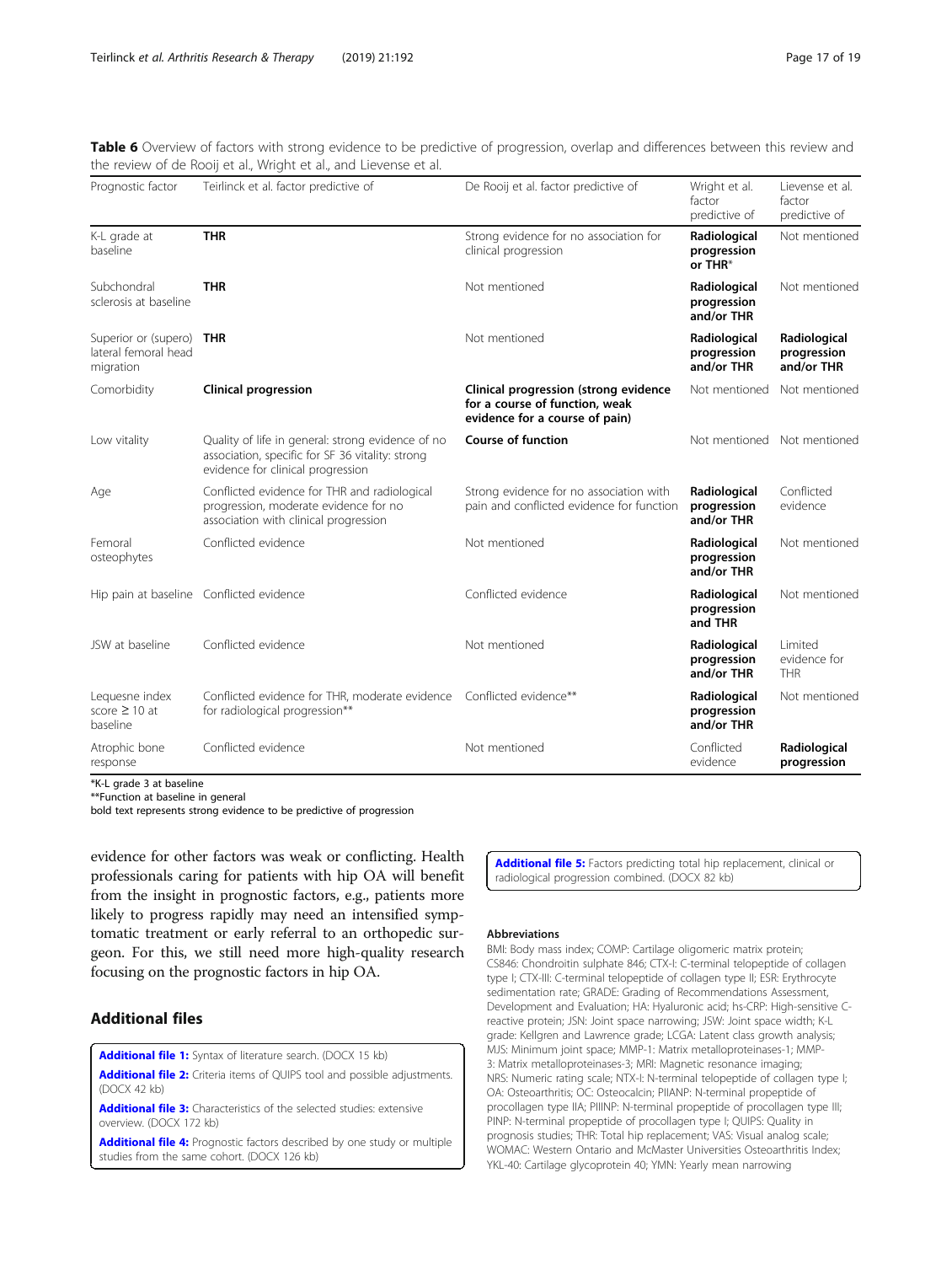### <span id="page-17-0"></span>Acknowledgements

The authors thank Wichor Bramer for assisting with the literature search and Nadine Rasenberg and Mohammed Boudjemaoui for assisting with the selection, assessment, and data extraction of the French-language literature.

### Authors' contributions

CHT was responsible for the methods, search, selection, data extraction, assessment, analysis, and drafting the article. DMJD, PKB, and SMABZ were responsible for the methods, assessment, and critical revision of the article. JBMRO was responsible for the assessment and critical revision of the article. PAJL was responsible for the methods, selection, data extraction, assessment, analysis, and extensive revision of the article. All authors read and approved the final manuscript.

### Funding

This research was financially supported by a program grant from the Dutch Arthritis Foundation for their center of excellence "Osteoarthritis in primary care".

### Availability of data and materials

Data sharing is not applicable to this article as no datasets were generated or analyzed during the current study.

### Ethics approval and consent to participate

Not applicable

### Consent for publication

Not applicable

### Competing interests

Dr. Bierma-Zeinstra reports grants from the Netherlands Organisation for Health Research and Development (Health Care Efficiency Research Programme), during the conduct of the study; grants from Dutch Arthritis Foundation, the Netherlands Organisation for Health Research and Development, and EU Horizon 2020, Stichting Coolsingel, Nuts-Ohra, and EU Fp7, other from Regeneron, and Infirst Healthcare; personal fees from Osteoarthritis & Cartilage; personal fees from OARSI, EULAR, Regeneron, and Infirst Healthcare, outside the submitted work. The other authors certify that he or she has no commercial associations (e.g., consultancies, stock ownership, equity interest, patent/licensing arrangements) that might pose a conflict of interest in connection with the submitted article.

### Author details

<sup>1</sup>Department of General Practice, Erasmus MC University Medical Center, P.O. Box 2040, 3000 CA Rotterdam, the Netherlands. <sup>2</sup>Department of Orthopedics, Erasmus MC University Medical Center, P.O. Box 2040, 3000 CA Rotterdam, the Netherlands.

### Published online: 23 August 2019

#### References

- 1. Litwic A, Edwards MH, Dennison EM, Cooper C. Epidemiology and burden of osteoarthritis. Br Med Bull. 2013;105:185–99.
- 2. Lievense AM, Bierma-Zeinstra SM, Verhagen AP, Verhaar JA, Koes BW. Prognostic factors of progress of hip osteoarthritis: a systematic review. Arthritis Rheum. 2002;47(5):556–62.
- Wright AA, Cook C, Abbott JH. Variables associated with the progression of hip osteoarthritis: a systematic review. Arthritis Rheum. 2009;61(7):925–36.
- de Rooij M, van der Leeden M, Heymans MW, Holla JF, Hakkinen A, Lems WF, Roorda LD, Veenhof C, Sanchez-Ramirez DC, de Vet HC, et al. Course and predictors of pain and physical functioning in patients with hip osteoarthritis: systematic review and meta-analysis. J Rehabil Med. 2016; 48(3):245–52.
- 5. Hayden JA, Cote P, Bombardier C. Evaluation of the quality of prognosis studies in systematic reviews. Ann Intern Med. 2006;144(6):427–37.
- 6. Altman RD, Bloch DA, Dougados M, Hochberg M, Lohmander S, Pavelka K, Spector T, Vignon E. Measurement of structural progression in osteoarthritis of the hip: the Barcelona consensus group. Osteoarthr Cartilage. 2004;12(7): 515–24.
- 8. Huguet A, Hayden JA, Stinson J, McGrath PJ, Chambers CT, Tougas ME, Wozney L. Judging the quality of evidence in reviews of prognostic factor research: adapting the GRADE framework. Syst Rev. 2013;2:71.
- Davis P, Hayden J, Springer J, Bailey J, Molinari M, Johnson P. Prognostic factors for morbidity and mortality in elderly patients undergoing acute gastrointestinal surgery: a systematic review. Can J Surg. 2014;57(2):E44–52.
- 10. Ernster VL. Nested case-control studies. Prev Med. 1994;23(5):587–90.
- 11. Agricola R, Reijman M, Bierma-Zeinstra SMA, Verhaar JAN, Weinans H, Waarsing JH. Total hip replacement but not clinical osteoarthritis can be predicted by the shape of the hip: a prospective cohort study (CHECK). Osteoarthr Cartilage. 2013;21(4):559–64.
- 12. Agricola R, Leyland KM, Bierma-Zeinstra SM, Thomas GE, Emans PJ, Spector TD, Weinans H, Waarsing JH, Arden NK. Validation of statistical shape modelling to predict hip osteoarthritis in females: data from two prospective cohort studies (Cohort Hip and Cohort Knee and Chingford). Rheumatology (Oxford). 2015;54(11):2033–41.
- 13. Auquier L, Paolaggi JB, Cohen De Lara A. Long term evolution of pain in a series of 273 coxarthrosis. Rev Rhum Mal Osteo-Articul. 1979;46(3): 153–62.
- 14. Barr RJ, Gregory JS, Reid DM, Aspden RM, Yoshida K, Hosie G, Silman AJ, Alesci S, Macfarlane GJ. Predicting OA progression to total hip replacement: can we do better than risk factors alone using active shape modelling as an imaging biomarker? Rheumatology (Oxford). 2012;51(3):562–70.
- 15. Bastick AN, Verkleij SPJ, Damen J, Wesseling J, Hilberdink WKHA, Bindels PJE, Bierma-Zeinstra SMA. Defining hip pain trajectories in early symptomatic hip osteoarthritis - 5 year results from a nationwide prospective cohort study (CHECK). Osteoarthr Cartil. 2016;24(5):768–75.
- 16. Bastick AN, Damen J, Agricola R, Brouwer RW, Bindels PJ, Bierma-Zeinstra SM. Characteristics associated with joint replacement in early symptomatic knee or hip osteoarthritis: 6-year results from a nationwide prospective cohort study (CHECK). Br J Gen Pract. 2017;67(663):e724–31.
- 17. Bergink AP, Zillikens MC, Van Leeuwen JPTM, Hofman A, Uitterlinden AG, van Meurs JBJ. 25-Hydroxyvitamin D and osteoarthritis: a meta-analysis including new data. Semin Arthritis Rheum. 2016;45(5):539–46.
- 18. Birn J, Pruente R, Avram R, Eyler W, Mahan M, van Holsbeeck M. Sonographic evaluation of hip joint effusion in osteoarthritis with correlation to radiographic findings. J Clin Ultrasound. 2014;42(4):205–11.
- 19. Birrell F, Afzal C, Nahit E, Lunt M, Macfarlane GJ, Cooper C, Croft PR, Hosie G, Silman AJ. Predictors of hip joint replacement in new attenders in primary care with hip pain. Br J Gen Pract. 2003;53(486):26–30.
- 20. Bouyer B, Mazieres B, Guillemin F, Bouttier R, Fautrel B, Morvan J, Pouchot J, Rat AC, Roux CH, Verrouil E, et al. Association between hip morphology and prevalence, clinical severity and progression of hip osteoarthritis over 3 years: the knee and hip osteoarthritis long-term assessment cohort results. Jt Bone Spine. 2016;83(4):432–8.
- 21. Castano Betancourt MC, Van der Linden JC, Rivadeneira F, Rozendaal RM, Bierma Zeinstra SM, Weinans H, Waarsing JH. Dual energy x-ray absorptiometry analysis contributes to the prediction of hip osteoarthritis progression. Arthritis Res Ther. 2009;11(6):R162.
- 22. Chaganti RK, Kelman A, Lui L, Yao W, Javaid MK, Bauer D, Nevitt M, Lane NE, for the Study of Osteoporotic Fractures Research G. Change in serum measurements of cartilage oligomeric matrix protein and association with the development and worsening of radiographic hip osteoarthritis. Osteoarthr Cartilage. 2008;16(5):566–71.
- 23. Chevalier X, Conrozier T, Gehrmann M, Claudepierre P, Mathieu P, Unger S, Vignon E. Tissue inhibitor of metalloprotease-1 (TIMP-1) serum level may predict progression of hip osteoarthritis. Osteoarthr Cartilage. 2001;9(4):300–7.
- 24. Conrozier T, Chappuis-Cellier C, Richard M, Mathieu P, Richard S, Vignon E. Increased serum C-reactive protein levels by immunonephelometry in patients with rapidly destructive hip osteoarthritis. Rev Rhum Engl Ed. 1998; 65(12):759–65.
- 25. Conrozier T, Jousseaume CA, Mathieu P, Tron AM, Caton J, Bejui J, Vignon E. Quantitative measurement of joint space narrowing progression in hip osteoarthritis: a longitudinal retrospective study of patients treated by total hip arthroplasty. Br J Rheumatol. 1998;37(9):961–8.
- 26. Conrozier T, Saxne T, Fan CSS, Mathieu P, Tron AM, Heinegard D, Vignon E. Serum concentrations of cartilage oligomeric matrix protein and bone